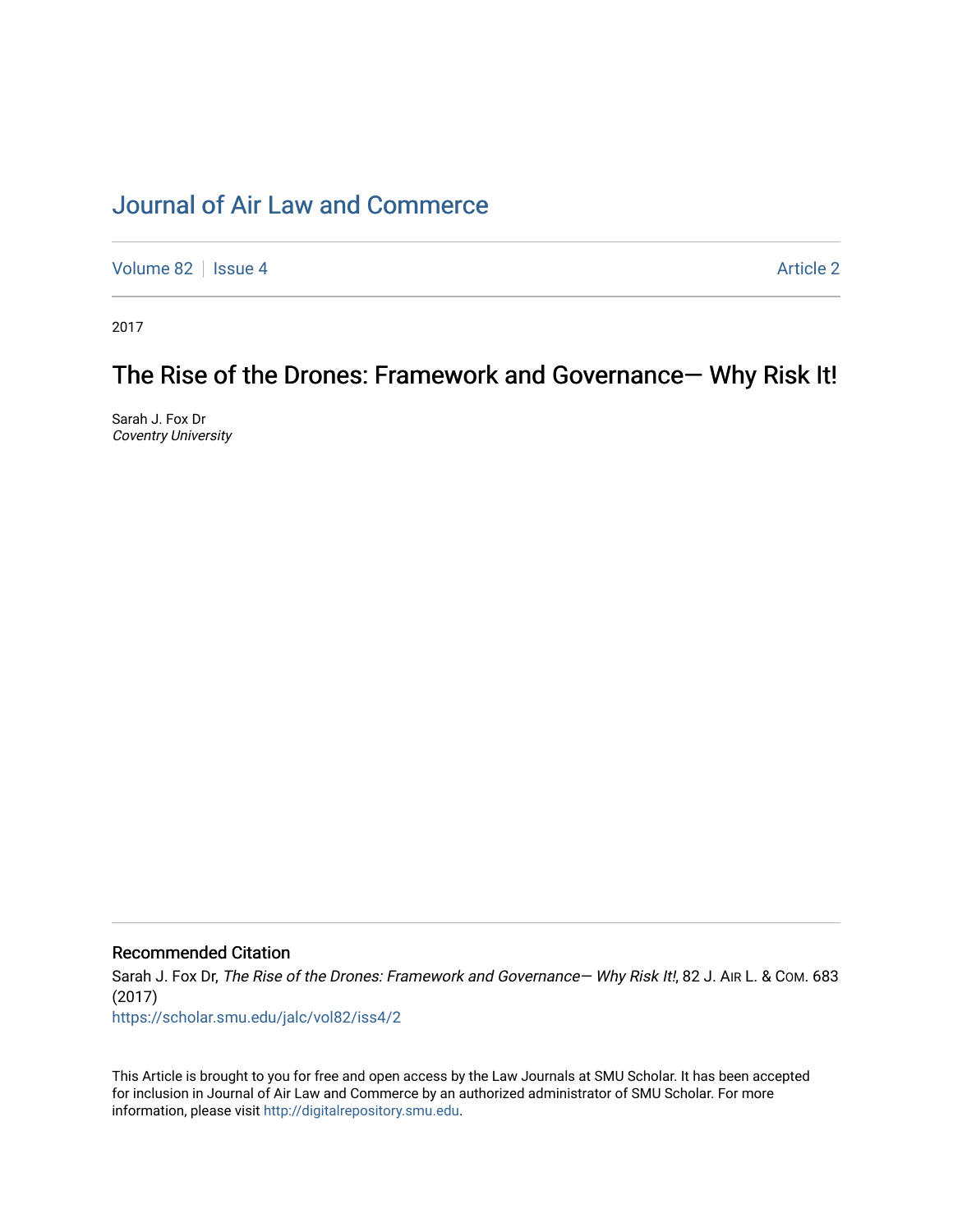# **THE RISE OF THE DRONES: FRAMEWORK AND GOVERNANCE—WHY RISK IT!**

DR. SARAH JANE FOX<sup>\*</sup>

## ABSTRACT

Some seventy-one years ago, it was found that drones could play a role within our society. While the military was quick to realize this and develop the technology, it is only recently that the civilian application is being explored *en masse*. That said, given this prediction and the military direction, legislators find themselves now unprepared for the civilian use and market potential. However, this is not an unprecedented situation; the civil aviation (manned) market has often shown an inability to work together, be prepared, and cooperate. As a consequence, there has been fragmentation and, arguably, casualties associated with such lethargy.

This article discusses the aspects of risk, governance, liability (predominately covering safety and security), and the need for a suitable framework relating to drone usage (particularly viewed from the perspective of third parties). This article identifies the

<sup>\*</sup> Dr. Sarah Jane Fox holds a PhD in law; her research is related to crossborder enforcement and the implications (challenges) of the movement of people (and transport) across set boundaries into other jurisdictions. Sarah has studied EU and international law, as well as criminal law for many years. She is a recognized specialist in transport law and policy, particulary specializing in aviation law and security/counter-terrorism policy and strategy. Sarah has undertaken numerous consultancy projects in relation to free movement, safety/ security, and counter-terrorism. She is currently an advisor to MAVCOM (Malaysian Aviation Commission) and a listed expert with the EU Parliament. In 2015–16, Sarah was awarded the distinguished Fulbright Commission postdoctoral research scholarship, which was also co-supported by Lloyd's of London. Her research professorship at DePaul University, Chicago, USA, related to threats and risks to critical national infrastructures; in particular, her focus related to transport modes and systems. Sarah is currently a professor and researcher at Middlesex University, The School of Law, the Burroughs in London, UK, and is a member of a number of law enforcement bodies. She also sits as a Trustee on the Lloyd's Tercentenary Research Foundation Board, as of 2017.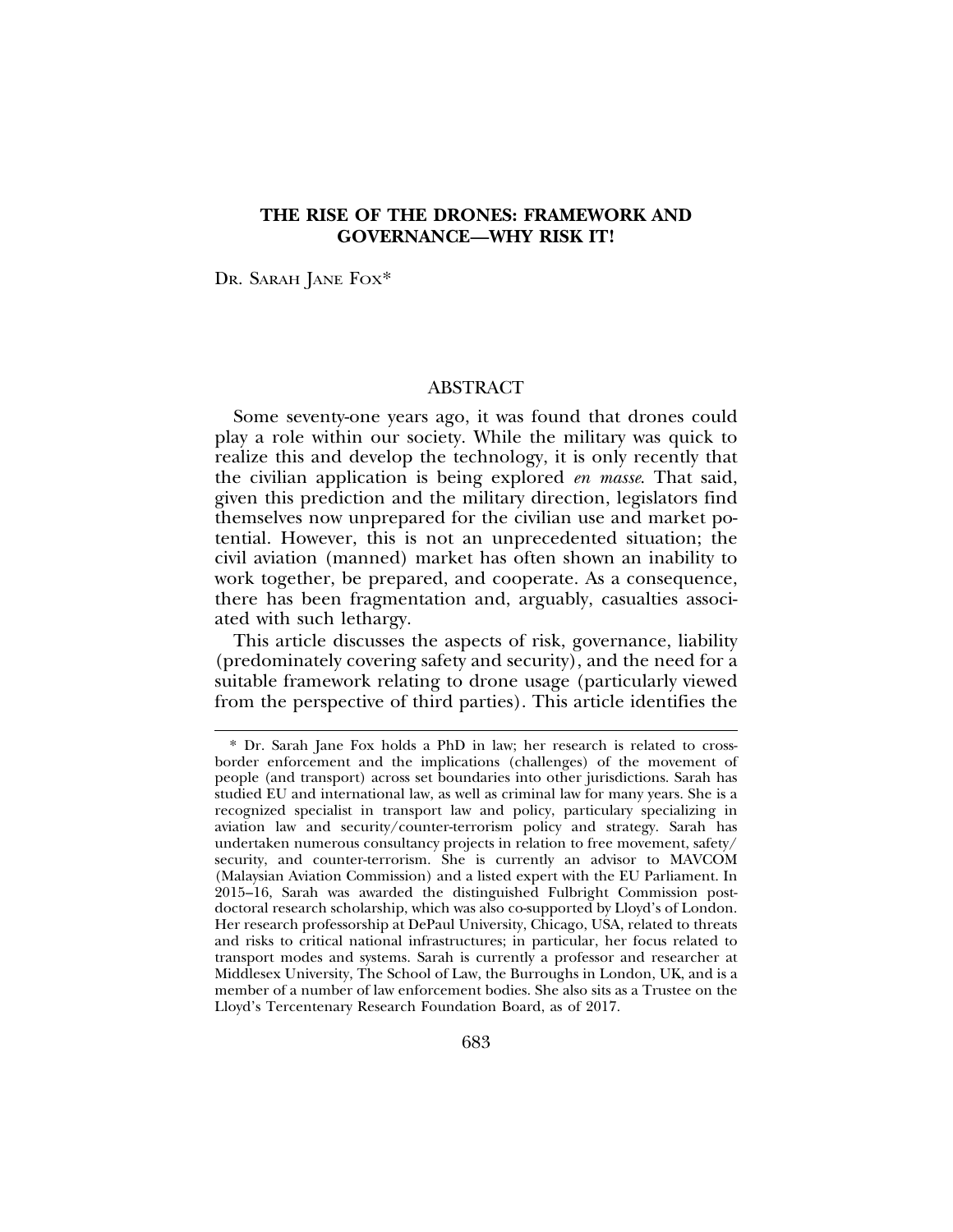challenges, while the research focuses on the direction of the European Union (EU) and the lessons learned from the unity and development within the manned civil aviation framework. It is argued that, going forward, there is a need not just to adapt existing aviation systems and mechanisms, and to apply best practices, but to learn from past failures and the successes of other modes and systems.

#### I. INTRODUCTION

IN 1946, THE AMERICAN magazine *Popular Science* recog-<br>
nized that "[d]rones, as the radio-controlled craft are called,<br>
have many potentialities, civilian and military<sup>"1</sup>. It is therefore nized that "[d]rones, as the radio-controlled craft are called, have many potentialities, civilian and military."<sup>1</sup> It is therefore not surprising that in the seventy-year period since, technological advancements have realized the this statement, alongside the full potential of the newer, advanced drones (which, in many instances, bear little physical resemblance to their earlier miniature-aircraft counterparts).

Warfare has long had a synergy with aviation.<sup>2</sup> It "has been instrumental in aiding and developing aviation technology" and in advancing the development of the aircraft, so it is therefore unsurprising to see drones also advancing through military intervention.<sup>3</sup> While the military and border authorities have long been using unmanned aerial vehicles (UAV), unmanned combat aerial vehicles (UCAV), and drone aircraft in their respective roles, the use of civilian unmanned aircraft is relatively newer in comparison. That said, innovative usage of drones is now widely being explored under the civilian remit.

However, what is perhaps surprising is that despite this predicative statement within an eminent publication, and despite the proven military and security worth of modern drones, only recently has consideration been given to mechanisms that allow opportunities while respecting the associated challenges. In this regard, there are lessons to be learned regarding military usage, where drones have struck at targets and have remained relatively unaccountable, and in essence, untraceable. There are close links to the missiles and other projectiles discharged, in terms of

<sup>&</sup>lt;sup>1</sup> *Grumman Hatches a Mallard*, POPULAR SCIENCE, Nov. 1946, at 121, 122, https:/ /books.google.com/books?id=\_CADAAAAMBAJ&lpg=PA121&dq=Grumman% 20Hatches%20a%20Mallard&pg=PA121#v=onepage&q&f=false [https://perma. cc/6MW8-QC7H].

<sup>2</sup> Sarah Jane Fox, *The Evolution of Aviation in Times of War and Peace: Blood, Tears, and Salvation*, 31 INT'L J. ON WORLD PEACE 49, 49–52 (2014). <sup>3</sup> *Id.*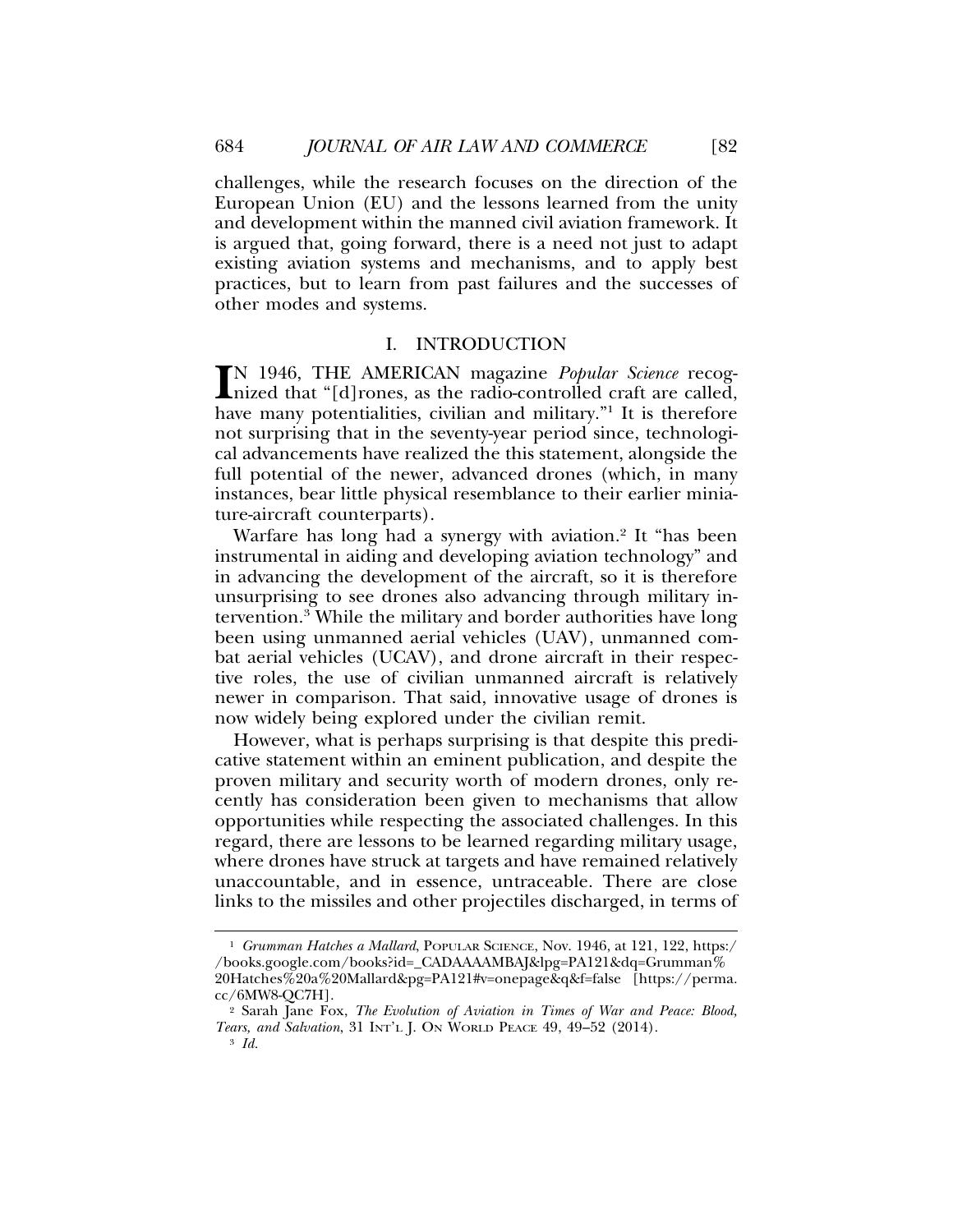being a formidable weapon, which, in the wrong hands, could easily be replicated against civil society. Therefore, there is a fine line in determining what a drone actually is—in the right hands and in a safe and secure setting, these machines remain an aid to society, arguably a transport system for assistance and support. And, in essence, this new "transport system" is set to become part of our everyday lives. But, as so often has been the case in civil aviation development, legislators, particularly from a governance perspective, have been slow to keep pace and arguably to recognize this growning risk of unmanned machines that will increasingly be seen flying above us.

## II. DEFINING DRONES: WHAT DO YOU MEAN!

The term "drone" is now synonymous with a machine that flies above us, but the word itself has many applications and meanings extending past this more recent man-made definition. According todictionaries, "drone" refers to a low and continuous humming sound,<sup>4</sup> or repetitive action (sometimes lacking meaning, but of a monotonous nature).<sup>5</sup> It also refers to a stingless male bee that mates with the queen and does not gather nectar or pollen.<sup>6</sup> In this respect, the use of the word drone for an apparatus that takes to the air and that, certainly in the past, had a continuous buzz, seems remarkably apt.7 And it is only now that the opportunities to use a drone for applications that benefit society are beginning to be fully explored. Global expenditure on the acquisition of drones is expected to double to \$91 billion in the ten-year period between 2014 and 2024, making the drone sector the most dynamic growth sector of the global aviation industry.8

The EU anticipates that in the next twenty years, its drone industry will directly employ over 100,000 people and will im-

<sup>4</sup> *Drone*, MERRIAM-WEBSTER, https://www.merriam-webster.com/dictionary/ drone (last visited Oct. 24, 2017) [https://perma.cc/TXG2-J2MC].

<sup>5</sup> *Id.*

<sup>6</sup> *Id.*

<sup>7</sup> It is reported that the name drone stems from the DeHavilland Queen Bee developed in the United Kingdom and produced between 1934–1943. Brian Benchoff, *A Brief History of 'Drone'*, AMA FLIGHT SCHOOL: THE EVOLUTION OF DRONES (Sept. 26, 2016), www.amaflightschool.org/DRONEHISTORY [https:// perma.cc/3BK2-KJTT].

<sup>8</sup> Press Release, Teal Grp. Corp., Teal Group Predicts Worldwide UAV Market Will Total \$91 Billion in Its 2014 UAV Market Profile and Forecast (July 17, 2014), www.tealgroup.com/index.php/about-teal-group-corporation/press-re leases/118-2014-uav-press-release [https://perma.cc/33M9-U3FC].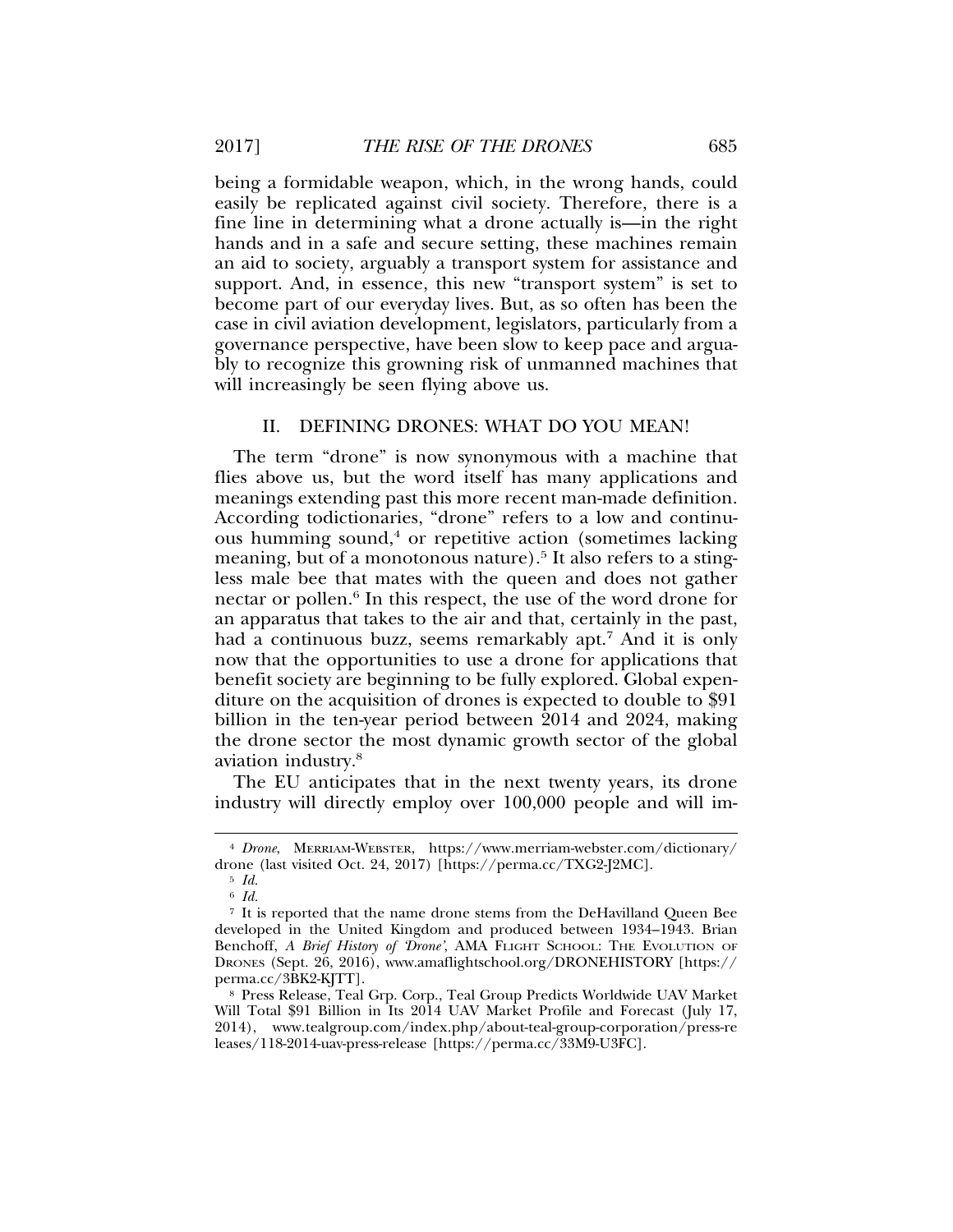pact the economy in excess of 10 billion euros per year—which will mostly be associated with the service sector. $^{\tilde{9}}$  However, while the potential to use drones is becoming realized, the wider international community is far from coordinated in its approach to regulate such usage. They even seem unsettled in defining a drone in the first instance, let alone where drones fit in existing legislation and governance systems. John Villasenor provided a simplistic definition that "a drone is an unmanned aircraft that can fly autonomously."10 This alone is a statement of contention—taking the first part in isolation, what exactly is an unmanned aircraft? In reality, there exists an incredible range of shapes, sizes, and capabilities that characterize a drone.<sup>11</sup> The EU states that there are over 1,700 different types of drones produced by official manufacturers (with approximately one-third made in the EU).<sup>12</sup> Further, this number fails to account for the drones made by individual persons and by unregistered or unrecognized sources.

In defining "autonomously," Villasenor added that he meant, "without a human in control."13 Yet, in his attempt to specify, this is now a far too simplistic definition.14 And while further clarity can be given to size, weight, and shape—in other words, specifications—it is the human aspect of "control" that will largely be the disputed element going forward. Some potential issues (particularly in litigation) concern the degree of control and location of the person who ultimately needs to assume re-

<sup>9</sup> *Unmanned Aircrafts*, EUR. COMM'N, ec.europa.eu/growth/sectors/aeronautics /rpas\_en (last updated Oct. 23, 2017) [https://perma.cc/QR7Z-52MF].

<sup>10</sup> John Villasenor, *What Is a Drone, Anyway?*, SCI. AM. (Apr. 12, 2012), https:// blogs.scientificamerican.com/guest-blog/what-is-a-drone-anyway/ [https://per ma.cc/6GAC-T44X]. John Villasenor is a non-resident senior fellow at the Brookings Institution and a professor of electrical engineering at UCLA. His quote is taken from the Scientific American online platform.

<sup>11</sup> While drones come in a variety of formats, there are two broad categories: (1) fixed wing and (2) rotary wing. Most light drones are of the rotary-wing type, with four, six, or eight sets of rotors. A common format is the quadcopter, a helicopter that is lifted and propelled by four rotors. The quadcopter can be used to carry a camera, which may have a wireless data link to the ground. This would allow real-time surveillance to be carried out at minimum cost. Andrew Chapman, *Types of Drones: Multi-Rotor vs Fixed-Wing vs Single Rotor vs Hybrid VTOL*, AUSTRALIAN UAV (June 2016), https://www.auav.com/au/articles/drone-types/ [https://perma.cc/Z7SY-ECCM].

<sup>&</sup>lt;sup>12</sup> European Commission Memo 14/259, Remotely Piloted Aviation Systems (RPAS) - Frequently Asked Questions (Apr. 8, 2014) [hereinafter Eur. Comm'n Memo 14/259].

<sup>13</sup> Villasenor, *supra* note 11.

<sup>14</sup> *Id.*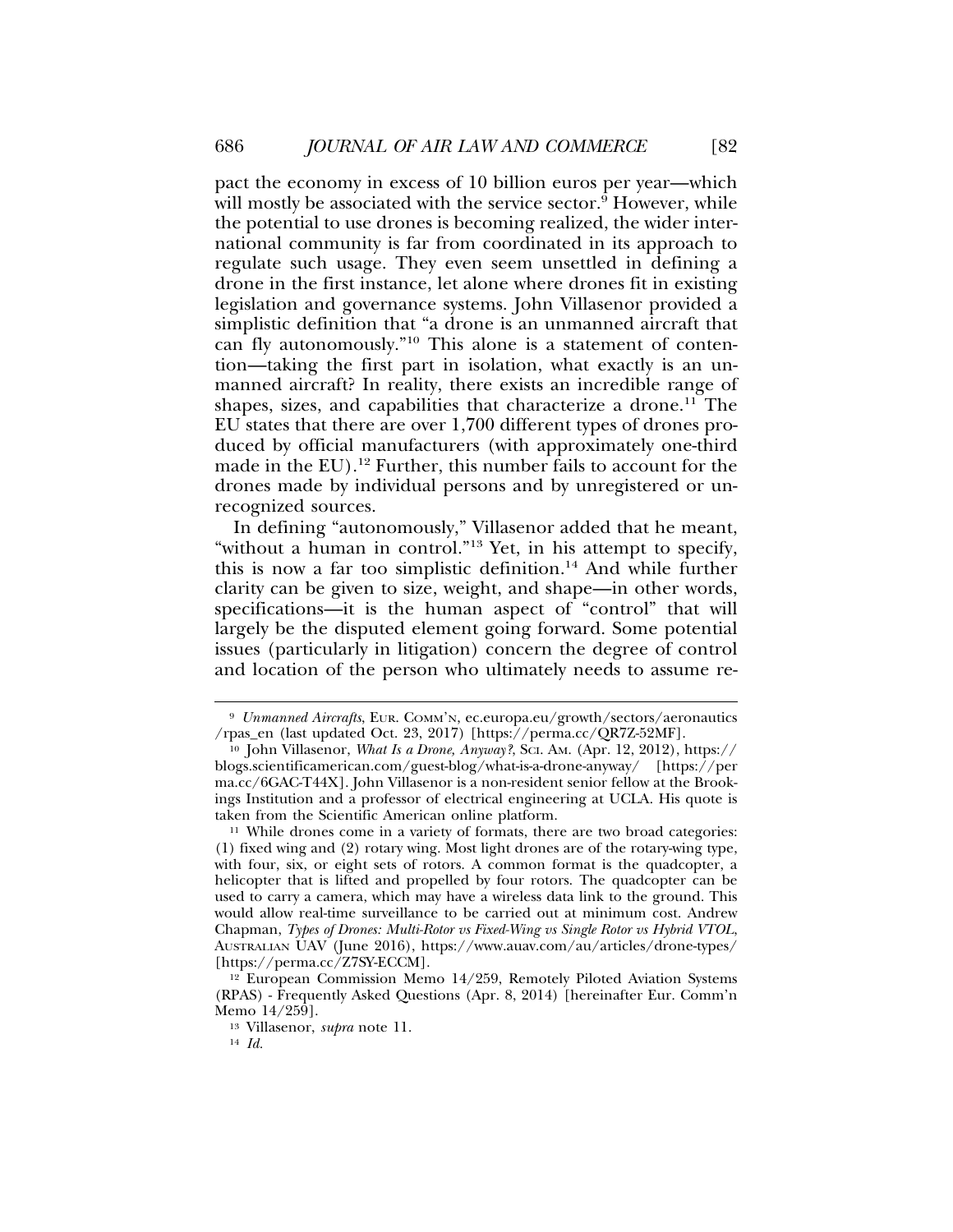sponsibility for the drone's action, purpose, and, inevitably, consequences. As it currently stands, categorizing drones and determining responsibility are engulfed in a myriad of different opinions and perspectives—starting with what to call the "machine" in the first place! The list below provides commonly used words and abbreviations found in this article<sup>15</sup>:

- Drone—much-favored by the French; for example, see the French Directorate for Civil Aviation (DGAC);
- RPA/S (Remotely Piloted Aircraft or Remotely Piloted Aircraft System)—used mostly by International and National Aviation Agencies;
- UAS (Unmanned Aerial System)—still largely used by the United States and United Kingdom;
- UA (unmanned aircraft)—cited within EU (proposed) legislation; and
- UAV—mostly used as a generic reference (alongside drone) by the general population.

### A. INTERNATIONAL ASSISTANCE

The Convention on International Civil Aviation (Chicago Convention) is applicable to the operations of civil aircraft,  $16$ but it is likely that the talks leading to it implementation did not envisage its application to today's drones. In fact, none of the above abbreviations or words can be found within the Chicago Convention.

Article 8 of the Chicago Convention titled "Pilotless aircraft" states: "No aircraft capable of being flown without a pilot shall be flown without a pilot over the territory of a contracting State without special authorization by that State and in accordance with the terms of such authorization."<sup>17</sup> In this regard, the statement is applicable to the over-flight of such a pilotless aircraft outside its own territory and within the territory of one of the other contracting States.

Article 8 goes on to identify that "[e]ach contracting State undertakes to insure that the flight of such aircraft without a pilot in regions open to civil aircraft shall be so controlled as to obvi-

<sup>&</sup>lt;sup>15</sup> When referring to websites and citing documents, this article usually uses the definition contained in the source.

<sup>16</sup> Convention on International Civil Aviation art. 3 para. (a), Dec. 7, 1944, 61 Stat. 1180, 15 U.N.T.S. 295 [hereinafter Chicago Convention].

<sup>17</sup> *Id.* art. 8.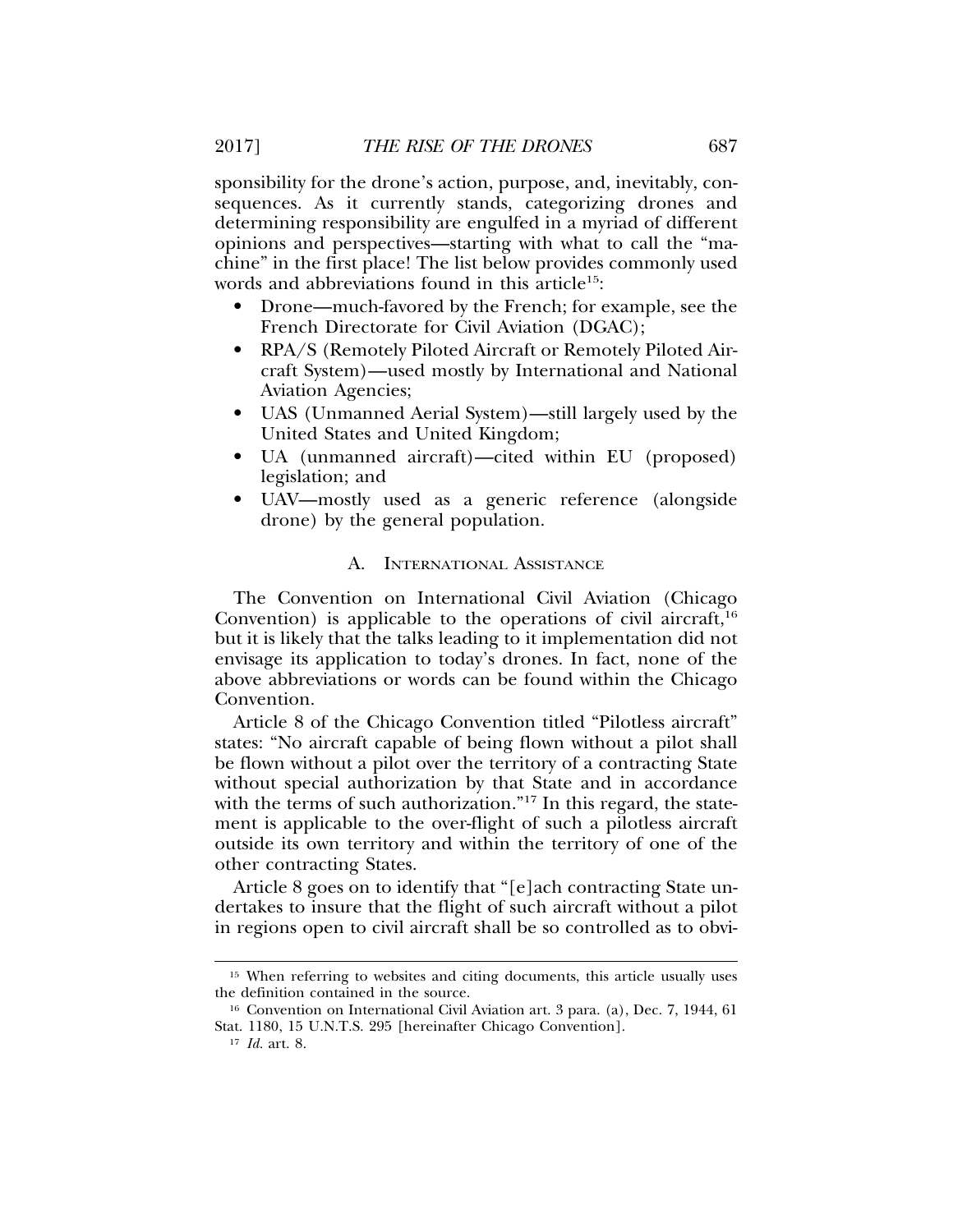ate danger to civil aircraft."18 Therefore, the responsibilities for ensuring safe operations for all civilian aircraft from the dangers of such unmanned aircraft lie clearly upon each contracting State. This means, per Article 1, the Sovereignty element lies exclusively with each contracting State to ensure that any civil aircraft remains safe from the dangers that such unmanned craft could cause.19 The reference to "insure"20 is therefore one of assurance rather than indemnity or remuneration; nevertheless, if applied literally, this would add a completely different perspective to the picture of governance, and may serve as a different avenue to be explored regarding today's drones—however they are to be defined. This said, there remains some disagreement as to what "pilotless aircraft" actually covers, with its interpretation now extending to the realms of Remotely Piloted Aircraft Systems  $(RPAS)^{21}$  within this definition.<sup>22</sup> The Global Air Transport Management Operational Concept (Doc 9854) states, "[a]n unmanned aerial vehicle is a pilotless aircraft, in the sense of Article 8 of the Convention on International Civil Aviation Organization (ICAO), which is flown without a pilot-in-command on-board and is either remotely and fully controlled from another place (ground, another aircraft, space) or programmed and fully autonomous."<sup>23</sup>

So conversely, perhaps this attempt to define "drone" is best approached by defining "aircraft" first—regardless of the position of the pilot. According to U.S. federal law, for instance, an aircraft is defined as "any contrivance invented, used, or de-

<sup>22</sup> Eur. Comm'n Memo 14/259, *supra* note 13, at 1; *see also* Int'l Civil Aviation Org., Unmanned Aircraft Systems (UAS), at 11, Cir 328-AN/190 (2011) [hereinafter ICAO Unmanned Aircraft].

<sup>18</sup> *Id.* (emphasis added).

<sup>19</sup> *Id.* art. 1.

<sup>20</sup> *Id.* art. 8.

<sup>21</sup> Even in this regard, there lies some dispute as to whether Unmanned Aircraft Systems (UASs) are one in the same. Within COM(2014) 207, it is stated that "RPAS form part of the wider category of Unmanned Aerial Systems (UAS)." Communication from the Commission to the European Parliament and the Council, *A New Era for Aviation: Opening the Aviation Market to the Civil Use of Remotely Piloted Aircraft Systems in a Safe and Sustainable Manner*, at 2, COM(2014) 207 final (Apr. 8, 2014) [hereinafter *A New Era for Aviation*]. It is further stated that UASs also include "aircraft that can be programmed to fly autonomously without the involvement of a pilot." *Id.*

<sup>23</sup> Int'l Civil Aviation Org., Global Air Traffic Management Operational Concept, at Appendix B-6, Doc 9854-AN/458 (2005) [hereinafter ICAO Global Air Traffic]. This understanding of UAVs was later endorsed by the 35th Session of the ICAO Assembly.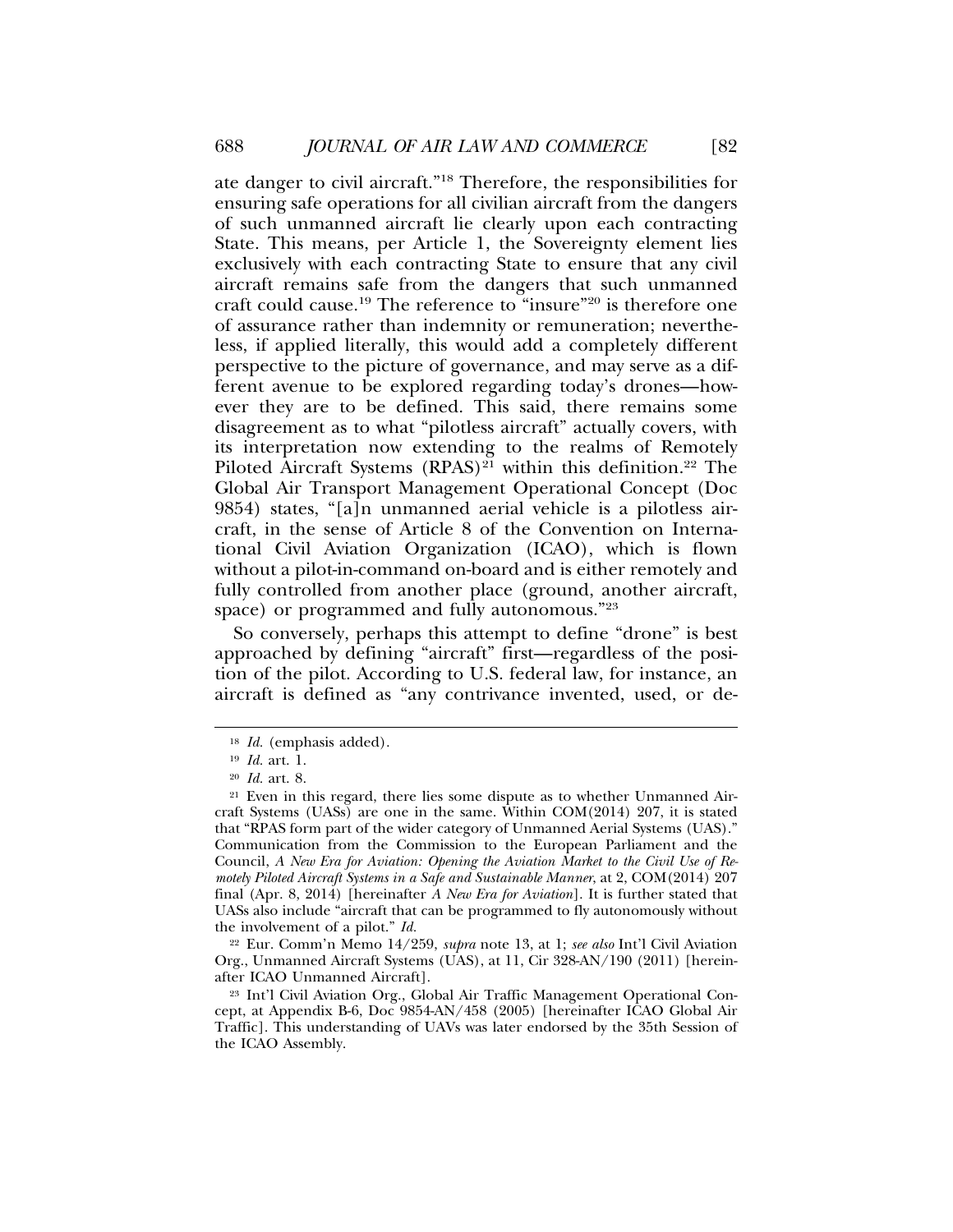signed to navigate, or fly in, the air."<sup>24</sup> The Federal Aviation Administration (FAA) defines "aircraft" very simply, as a "device that is used or intended to be used for flight in the air."25 Professor Marshall, referring to the Chicago Convention, states that "[i]t is thus clear that the ICAO definitions of aircraft that are subject to its Articles, Annexes, and Supplementary Agreements include any man-made contrivance that is capable of sustained flight above the immediate surface level of the Earth."26 Therefore an aircraft is "[a]ny machine that can derive support in the atmosphere from the reactions of the air."27 Arguably, this definition also encompasses drones.

According to the EU, "The rules covering drones are currently set at UN level, by the International Civil Aviation Organisation (ICAO),"28 adding that, in general, this extends to forbidding "unmanned aircraft to fly unless the national competent authorities issue a specific individual authorization."29 As this paragraph alone shows, there remains a degree of contradiction, which has subsequently been translated into a failure to assume and ensure proper governance. In this period of ten years, while there have been some discussions concerning the need to have a framework in place to recognize the anticipated rise of drone numbers, developments have been noticeably slow.

It was on April 12, 2005, at the commencement of its 169th Session, when the Air Navigation Commission asked the Secretary General to begin consulting selected States and other international organizations regarding "present and foreseen international civil unmanned aerial vehicle (UAV) activities in civil airspace."30 In a follow-up meeting held in Montreal (May  $23-24$ ,  $2006$ ),<sup>31</sup> it was decided that the ICAO was not the most appropriate organization to spearhead the development of technical and performance specifications for UAVs; nevertheless it was recognized that the ICAO did have a role to play by acting as

<sup>24</sup> 49 U.S.C. § 40102(a)(6) (2012).

<sup>25</sup> 14 C.F.R. § 1.1 (2016).

<sup>26</sup> Douglas M. Marshall, *International Regulation of Unmanned Aircraft Operations in Offshore and International Airspace*, 8 ISSUES AVIATION L. & POL'Y 87, 93 (2008).

<sup>27</sup> IACO Unmanned Aircraft, *supra* note 23, at ix. On November 6, 1967, the International Civil Aviation Organization issued a new definition: Aircraft is "[a]ny machine that can derive support in the atmosphere from the reactions of the air other than the reactions of the air against the earth's surface." *Id.*

<sup>28</sup> Eur. Comm'n Memo 14/259, *supra* note 13, at 2.

<sup>29</sup> COM(2014) 207 final, *supra* note 22 at 4.

<sup>30</sup> ICAO Unmanned Aircraft, *supra* note 23 at 1.

<sup>&</sup>lt;sup>31</sup> *Id.* (deemed the first informal ICAO meeting on UAVs).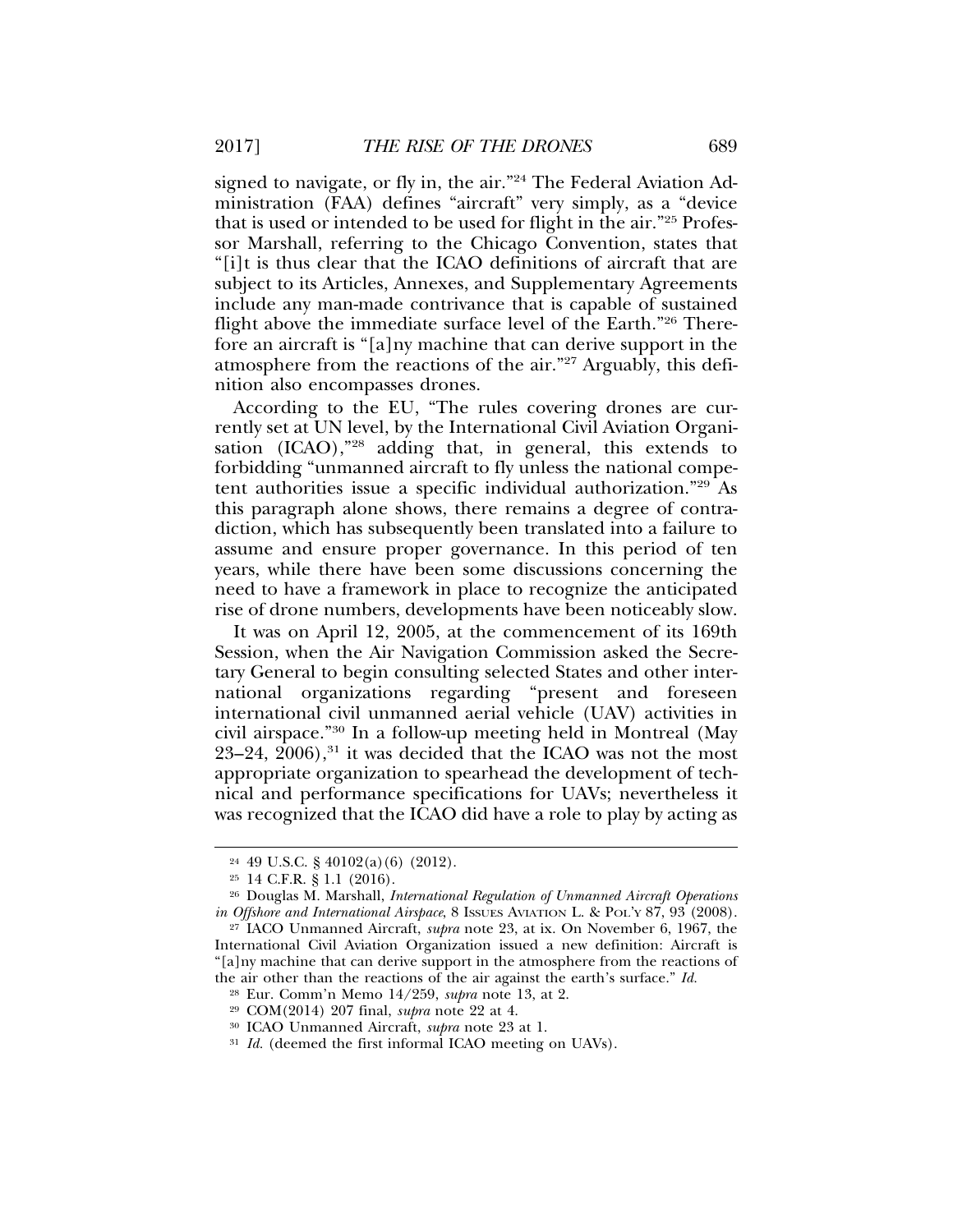a "focal point."32 Also stressed was a need for a coordinated regulatory framework based upon global interoperability.<sup>33</sup> However, the ICAO identified further limitations of governance, particularly regarding "model aircraft," which are intended for recreation and fall outside the provisions of the Chicago Convention.34 The difficulty here undoubtedly remains the fine line between the hobbyist's recreational drones and how they fit within a framework, particularly given the exclusion that already has existed for the model aircraft and the potential risk that still exists in terms of their operations. For instance, will limitations be placed on non-commercial purchases of drones? Will categorization be related to the drone's size, purpose, or usage? Will "remotely operated" actually be defined (in terms of defining where the operator should be located—relative to the device and in what circumstances)? And ultimately, how will a framework and governance system be applied? In essence, there are many questions still to be answered, and even to be raised, as to how a framework will work and be applied.

With the growing numbers of drones (since 2005), the perceived and possible risks have also increased, not only to civil aviation operations but also to the greater society. The stance initially taken by the ICAO may have changed somewhat; it is now stepping forward to expand its portfolio to include unmanned aircraft or RPAS, officially formalizing its efforts in November 2014 with the creation of the RPAS Panel. 35 While there has been more direction from the ICAO than was first intentionally or unintentionally implied—such as its recent *Manual on Remotely Piloted Aircraft Systems*36—the ICAO has nevertheless struggled to keep pace with the technological advancements and demands of this extending sector of the aviation industry. In fact, producing the guidance before the standards and recommended practices (SARPs) was unprecedented. But importantly, it was necessary because the industry was developing so swiftly.37 Stephen Creamer, the director of the ICAO's Air Navi-

<sup>32</sup> *Id.*

<sup>33</sup> *Id.*

<sup>34</sup> *Id.*

<sup>35</sup> Int'l Civil Aviation Org., Manual on Remotely Piloted Aircraft Systems (RPAS), at 1-3, Doc 10019-AN/507 (2015) [hereinafter ICAO Remote Pilot Manual].

<sup>&</sup>lt;sup>36</sup> *Id.* (produced by the former ICAO UAS Study Group (now replaced by the ICAO RPAS Panel)).

<sup>37</sup> Dee Ann Divis, *ICAO Tackles International Standards for Unmanned Aircraft*, IN-SIDE UNMANNED SYS., http://insideunmannedsystems.com/icao-tackles-interna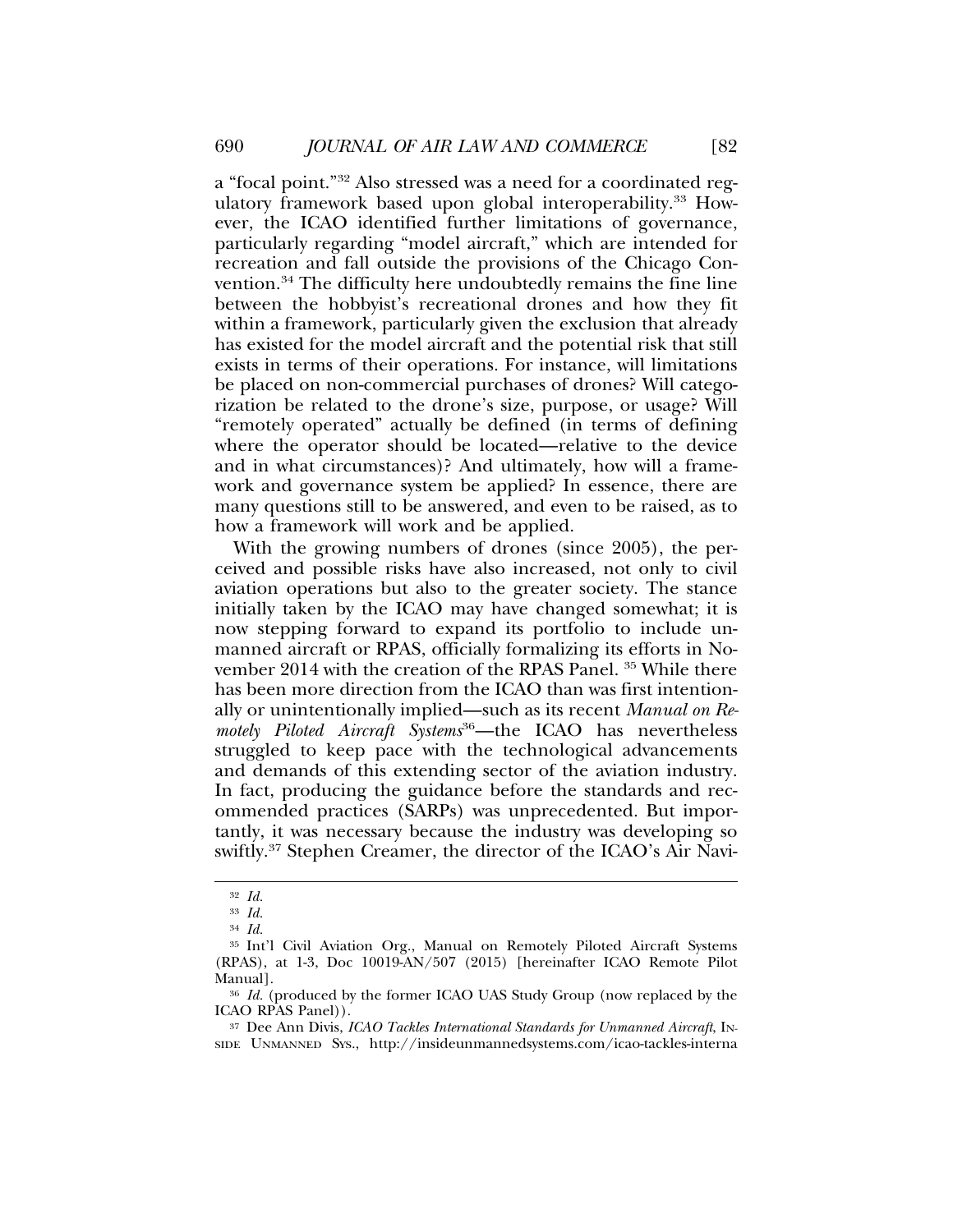gation Bureau, which leads the RPAS, reinforced this when he expressed the need for a new way of addressing development and cooperation, including the lessons learned from civil aviation.38 Creamer explained that "relatively simple standards" had taken the ICAO "25 years to develop and implement across the globe," adding that "we don't have that kind of time with RPAS because the technology simply has outpaced us."39 In just over the ten-year period since the "present and foreseen" situations and potential were first broached and discussed at an international level, Member States have continued to apply differing requirements and obligations on operators. This fact is emphasized by the UAS Toolkit (hosted by the ICAO), which only too clearly highlights the differences concerning requirements relating to UASs on a country-by-country basis.40 This includes within the EU, where the twenty-eight Member States have, for the most part, responded from a unilateral perspective.

# III. CHALLENGES AND OPPORTUNITIES—A NEW, "RISKY" ERA FOR AVIATION

The 2014 EU publication discussed earlier addresses the potential for civil use of RPAS, clearly recognizing the worth of this adapting and evolving transport mode in terms of new jobs and growth.41 It is clear that technological expertise in the civil drones (or RPAS) sector is crucial to Europe's ability to compete in the aeronautics field<sup>42</sup>—which, according to some estimates, could compose ten percent of the aviation market in the next ten years.<sup>43</sup>

On the whole, it is largely recognized that transport modes will become more automated, which includes the evolution of the civil aviation sector. Drones certainly have various roles to play—for example, in inspections of critical infrastructure, such as rail tracks or power grids, or in emergency relief and other disaster situations, such as fighting forest fires, surveying devel-

<sup>42</sup> *Id.*

tional-standards-for-unmanned-aircraft/ (last visited Oct. 24, 2017) [https://per ma.cc/3LL5-TYC9].

<sup>38</sup> *Id.*

<sup>39</sup> *Id.*; *see Integrating RPAS into Airspace*, 70 ICAO J. 4, 4 (2015).

<sup>40</sup> *ICAO Launches Unmanned Aircraft Systems Toolkit*, ICAO: NEWS RELEASES (Dec. 13, 2016), http://www.icao.int/Newsroom/Pages/icao-launches-unmanned-air craft-systems-toolkit.aspx [https://perma.cc/6T4P-KSZ3].

<sup>41</sup> *A New Era for Aviation*, *supra* note 22, at 2–3.

<sup>43</sup> Eur. Comm'n Memo 14/259, *supra* note 13, at 2.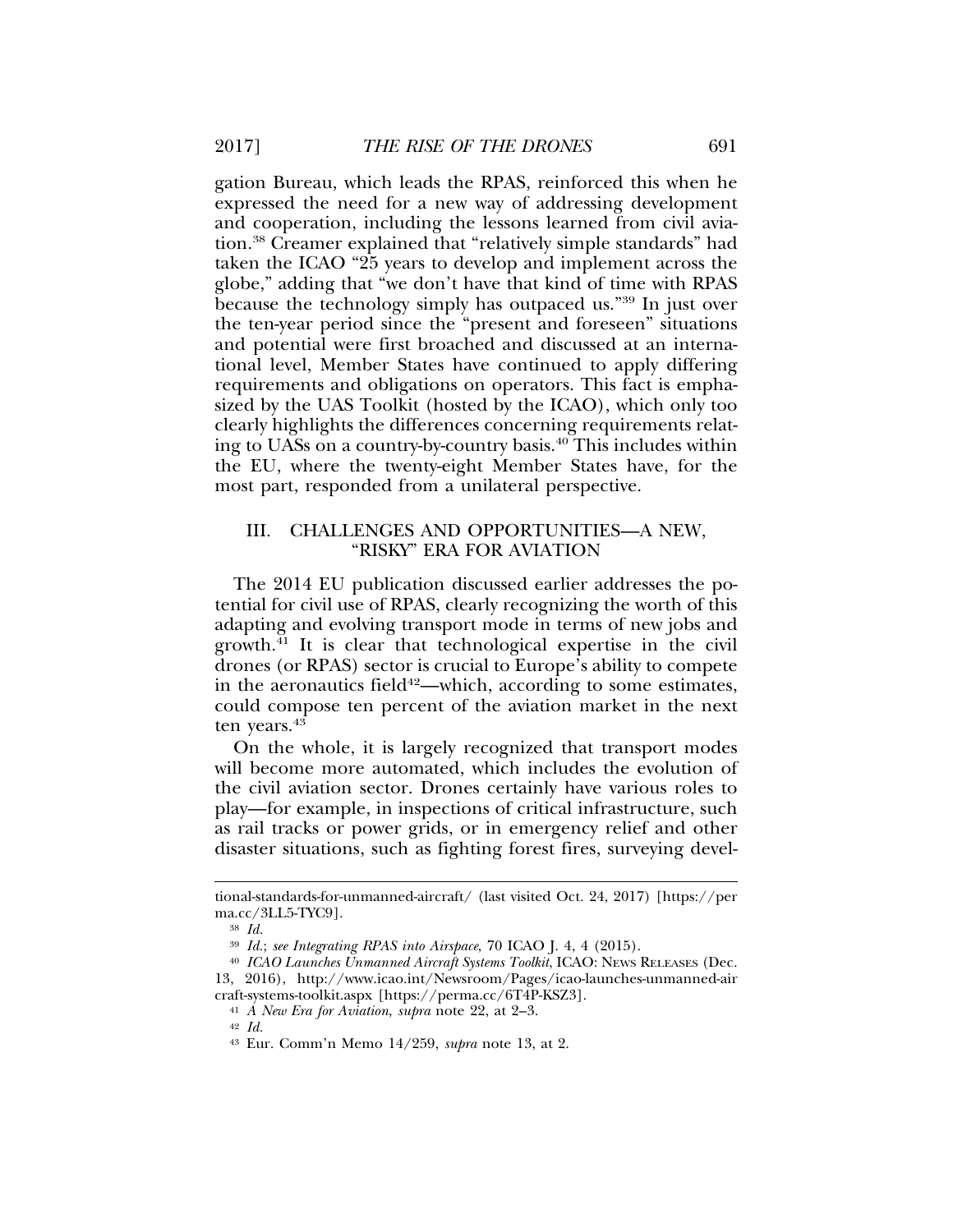oping situations, and providing necessary aid.44 There is no doubt that drones are capable of saving lives. Indeed, the worth of such drones is already being recognized.45 For example, drones can prevent crimes (such as poaching in Kenya), 46 protect crops<sup>47</sup> and borders,<sup>48</sup> and provide humanitarian aid.<sup>49</sup> Opportunities are immense and not even fully known, realized, and even explored with respect to societal needs and requirements. However, there remain concerns of public acceptance of what is seen as a futuristic device (though it exists today) in relation to safety, security, privacy, and the related aspect of liability of unmanned aircraft within the EU (and elsewhere). After all, the drone is often portrayed in science fiction films as a predator and aggressor—a factor that has no doubt been amplified by the frequently publicized military use of such technologies, remotely controlled and used in foreign zones to take lives and destroy property.

Likewise, there is no doubt that challenges remain, and that now is the time to review all aspects of new, emerging risks related to this nascent technology. Such action is essential in order to develop an appropriate governance system to protect, monitor, and enforce suitable drone use where necessary. While consideration is given to the commercial drone industry and

<sup>44</sup> Testimony – Statement of Michael G. Whitaker, FED. AVIATION ADMIN. (Oct. 7, 2015) [hereinafter Whitaker Testimony], https://www.faa.gov/news/testimo ny/news\_story.cfm?newsid=19558 [https://perma.cc/9P3X-K38E].

<sup>45</sup> *See id.*

<sup>46</sup> Gitonga Njeru, *Kenya to Deploy Drones in All National Parks in Bid to Tackle* Poaching, THE GUARDIAN (Apr. 25, 2014, 6:49 AM), https://www.theguardian. com/environment/2014/apr/25/kenya-drones-national-parks-poaching [https:/ /perma.cc/C2P9-AXKJ].

<sup>47</sup> In Japan, drones are used to spray approximately forty percent of the rice crop, with over 2,400 drones estimated to now in service. *Commercial UAV Applications in Asia: Industry Report*, TERRAPINN 9 (Aug. 8, 2017) https://www.terra pinn.com/template/Live/documents/7036/15870#sthash.KjR5wlJF.dpbs; *see also* Kenzo Nonami, *Prospect and Recent Research & Development for Civil Use Autonomous Unmanned Aircraft as UAV and MAV*, 1 J. SYS. DESIGN & DYNAMICS 120, 120–28 (2007).

<sup>48</sup> For example, use of drones to patrol the U.S. borders with Mexico and Canada has significantly contributed to border security. Bob Orr, *Predator Drones Shift from Battlefield to Border*, CBS NEWS (Nov. 9, 2010, 6:04 PM), https://www.cbs news.com/news/predator-drones-shift-from-battlefield-to-border/ [https:// perma.cc/8XSM-MZU3].

<sup>49</sup> *See* Denise Soesilo, *How Drones Can Help in Humanitarian Crises*, EUR. COMM'N, http://ec.europa.eu/echo/field-blogs/stories/how-drones-can-help-hu manitarian-crises\_en (last updated Nov. 21, 2016) [https://perma.cc/YN9J-C46 H] (discussing the EU's use of drones for humanitarian aid).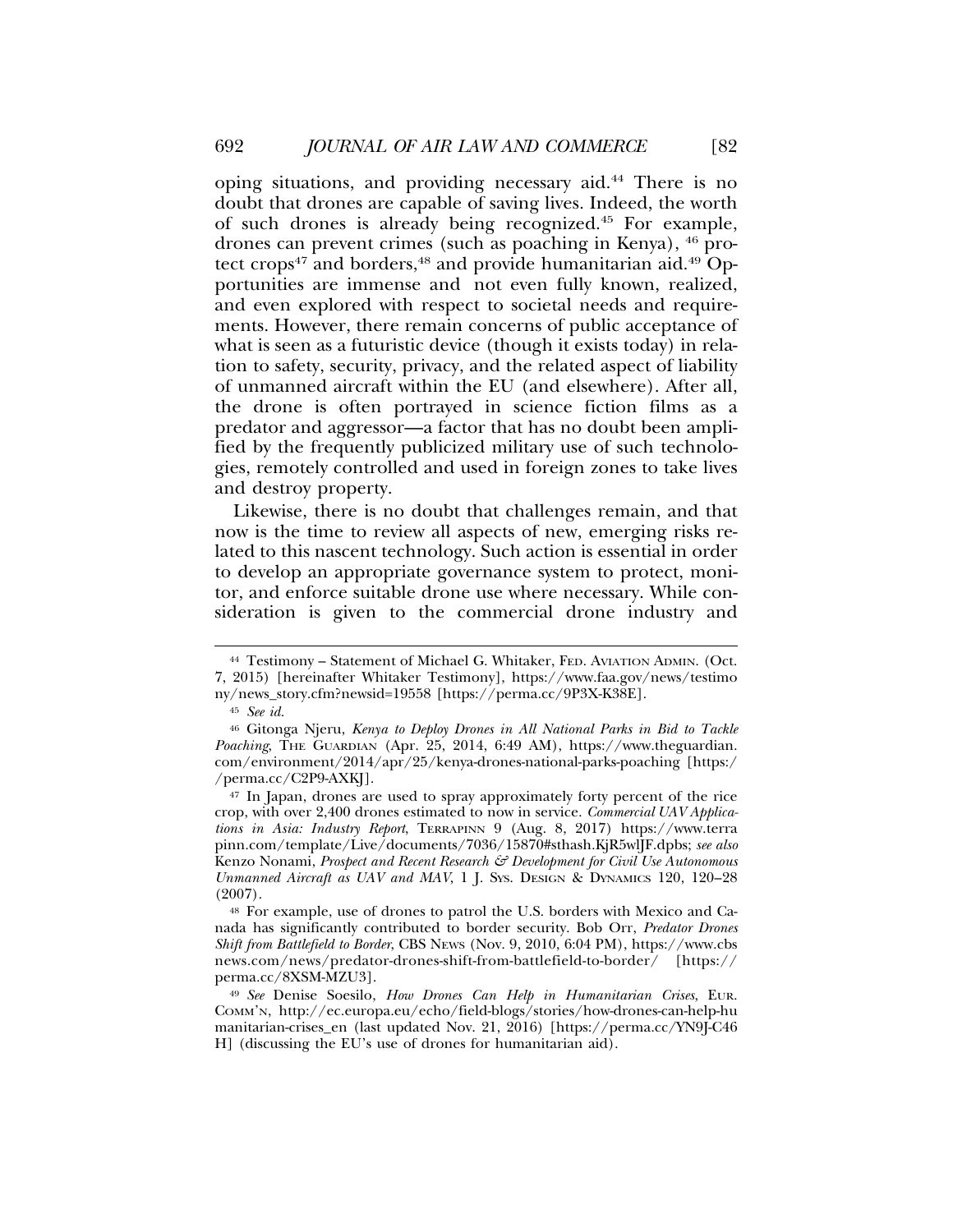creating a suitable framework in place to cover that new sector of growth, "the demand for recreational drones has exceeded anyone's expectations."50

One key aspect going forward will be preventing the means for abuse of all systems and having the mechanisms to take action—whether this is accomplished through compensation, enforcement, or prohibition. In 2015, Lloyd's of London<sup>51</sup> published a report on the associated threats of drones in terms of not having a strong regulatory framework in place. It identified the need, from an insurance perspective, to have coordinated international standards and clarity on third-party liability, alongside other insurance needs relating to use.<sup>52</sup> In the coming years, there is little doubt that we will see a new area of litigation relating to a whole spectrum of claims and areas involving civil drones—the impact of which, in terms of development and contribution, has been compared to that of the Internet.<sup>53</sup> However, there are warnings to heed from this comparison regarding abuse and the ability to effectively regulate a sector that itself lacks a suitable governance framework. There are also lessons to be learned in terms of being prepared from both safety and security perspectives. There can be little disputing the potential for disaster due to security breaches and failure to ensure a high level of safety. History has clearly taught us lessons regarding abuse of aircraft in the wrong hands.<sup>54</sup> One essential factor in developing an appropriate framework is to recognize not only the threats, risks, and challenges that exist today, but also those that will exist and intensify tomorrow.

## A. ACCIDENTS, INCIDENTS (SAFETY, SECURITY) AND DRONES: FRAMING THE FUTURE

There is ultimately a fine line between the definitions of safety and security. Safety can be perceived as *including* the concept of security from the stance of ensuring the absence of danger that

<sup>50</sup> Whitaker Testimony, *supra* note 45.

<sup>51</sup> Lloyd's of London is recognized as the world's only specialist insurance and reinsurance market with extensive experience in the aviation market.

<sup>52</sup> *Drones Take Flight: Key Issues for Insurance*, LLOYD'S 3 (2015), https:// www.lloyds.com/news-and-insight/risk-insight/library/technology/drones-takeflight [https://perma.cc/PMH9-C4U8].

<sup>53</sup> Eur. Comm'n Memo 14/259, *supra* note 13, at 2.

<sup>54</sup> Sarah Jane Fox, *"To Practise Justice and Right"—International Aviation Liability: Have Lessons Been Learnt?*, 5 INT'L J. PUB. LAW & POL'Y 162, 162–82 (2015) [hereinafter Fox, *International Aviation Liability*].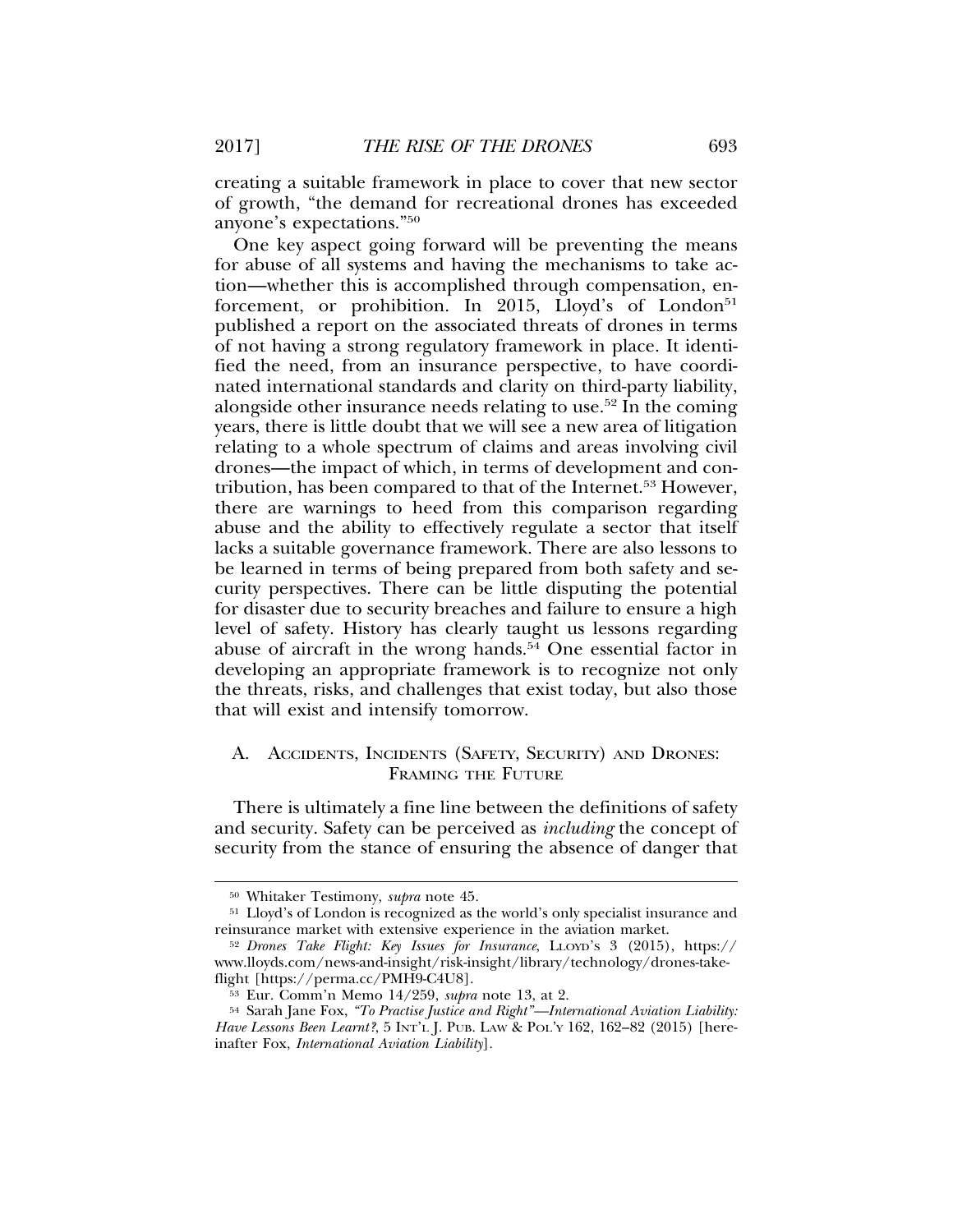would compromise human life.<sup>55</sup> Taking these words collectively, passengers expect to be safe and secure when flying in aircraft, although it is argued that they accept a level of voluntary risk;56 certainly, when undertaking their day-to-day lives on the ground, there is not an expectation to be hit by something from the sky. That said, very few things are one hundred percent guaranteed safe, and risk has now become an accepted factor of our lives. Modes of transport have always had a high element of risk, although it is recognized that "[a]irline services involving the movement of scheduled passengers has become one of the safest modes of transport."57 However, this had not always been the case, and it is far from consistent across the globe.<sup>58</sup>

Although "risk" has been defined in various ways, an accepted view is the probability of an occurrence concerning a hazardous event (or events) during a given timeframe.<sup>59</sup> The probability of accidents and incidents involving drones is for the most part unknown and unpredictable due to the fact that they are not operating *en masse* yet. However, the sheer fact that they will be in the sky does present risks.

That said, there are other variable factors to take into account—use, location (built-up areas or other hazards, such as physical features, whether mobile or static), the skills and location of the operator, any material or cargo carried, the time of day, and reliability and maintenance of the device, including the

<sup>55</sup> Within the Spanish language, the word "seguridad" is used in terms of safety and security. *Seguridad*, MERRIAM-WEBSTER'S SPANISH-ENGLISH DICTIONARY (2003).

<sup>56</sup> Sarah Fox, *Safety and Security: The Influence of 9/11 to the EU Framework for Air Carriers and Aircraft Operators*, 45 RES. TRANS. ECON. 24, 26 (2014) [hereinafter Fox, *Safety and Security*]; *see also* Fedja Netjasov & Milan Janic, *A Review of Research on Risk and Safety Modelling in Civil Aviation*, 14 J. AIR TRANSPORT MGMT. 213, 213–20 (2008); Milan Janic, *An Assessment of Risk and Safety in Civil Aviation*, 6 J. AIR TRANSPORT MGMT. 43, 43 (2000).

<sup>57</sup> Fox, *Safety and Security*, *supra* note 57, at 24 (citing data from the FAA, the NTSB, and the ICAO, among others. *Data & Research: Safety*, FED. AVIATION AD-MIN., http://www.faa.gov/data\_research/safety (last visited Oct. 24, 2017); NAT'L TRANSP. SAFETY BD., http://www.ntsb.gov (last visited Oct. 24, 2017); INT'L CIV. AVIATION ORG., http://www.icao.int/safety/Pages/default.aspx (last visited Oct. 24, 2017)); *see also Safety Analysis*, EUROPEAN AVIATION SAFETY AGENCY, easa.europa.eu/safety-and-research/safety-analysis-and- research.php (last visited Oct. 24, 2017); Clinton V. Oster Jr. et al., *Analyzing Aviation Safety: Problems, Challenges, Opportunities*, 43 RES. TRANS. ECON. 148, 163 (2013).

<sup>58</sup> Sarah Jane Fox, *Aviation: A Risky Business. Green and Level Playing Fields? A Paradox of Virtues 'Dumping'—Anti-Competitiveness!*, 5 INT'L J. PUB. L. & POL'Y 333, 336–38 (2016) [hereinafter Fox, *Aviation: A Risky Business*].

<sup>59</sup> Janic, *supra* note 57, at 43.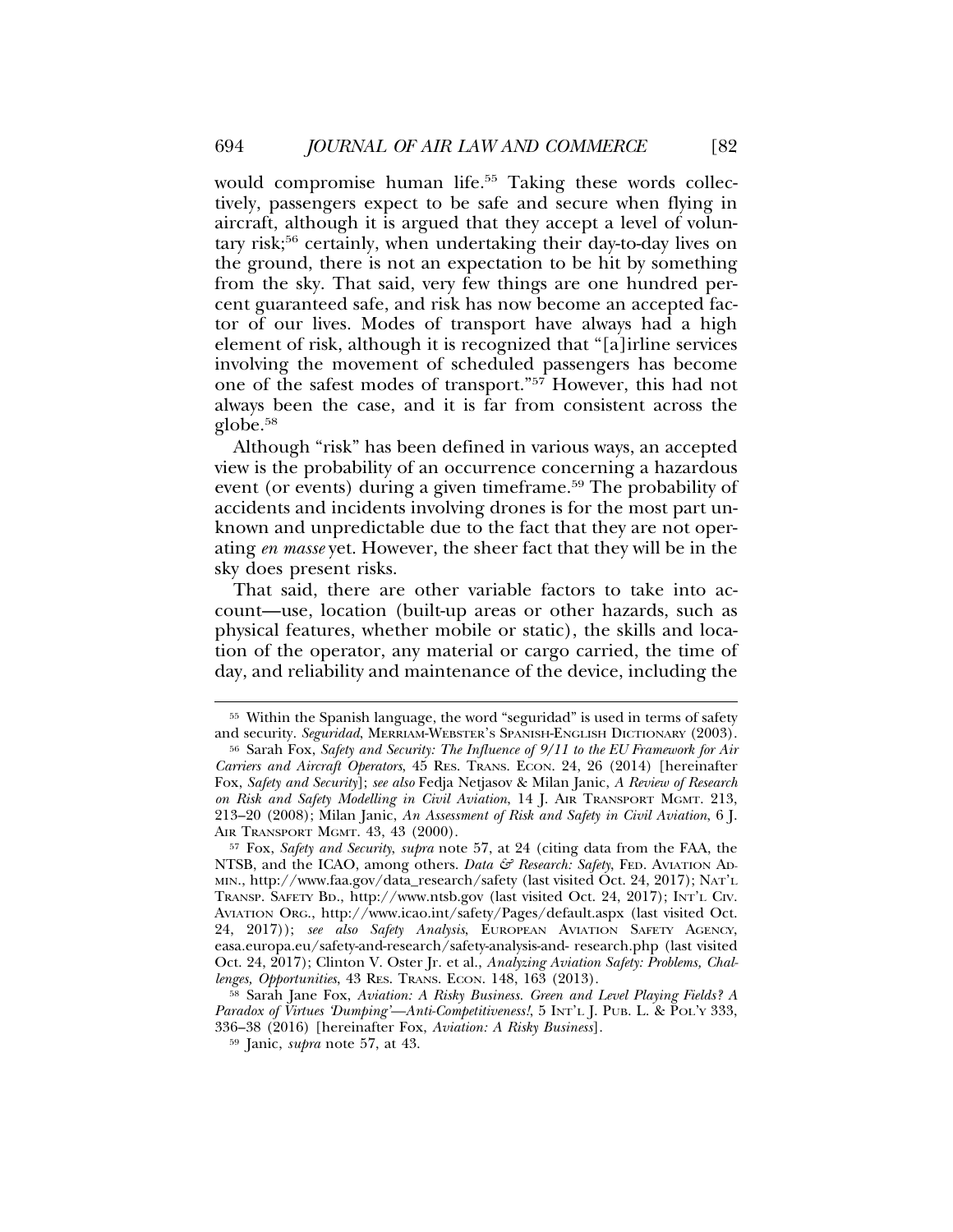ability to take collision-avoiding action, etc. As with civil aviation, the human element will be one crucial aspect going forward the ability to conduct safe and orderly operations will be a critical factor in determining the rate of safety incidents and accidents.

There is also the issues with the associated terminology: Will they just operate or pilot the RPAS/UAVs in some circumstances, albeit, remotely from the ground? What level of training will be required? Will this be related to the use or size of the drone? Is the drone itself to be classified as a transportation vehicle? Or will this again depend upon the use—commercial purposes, which could cover the aspects of both transportation and service (including for delivery), or leisure and hobby pursuits? The  $2014$  EU Communications paper $60$  certainly recognized the contribution drones will make within an integrated logistical transport chain, but classification is also required in terms of operational needs.

Arguably, drones could have more commonality with a road transport system than the current aviation air travel system. Going forward, the automation of the autonomous road vehicular system will also require the same thought and consideration as to the licensing and operation of such vehicles and systems, including in terms of accountability. And while there are undoubtedly lessons to be learned from the manned aviation sector, it is also suggested that there are, and will be, similarities and lessons to be learned from other transport modes, particularly road transport (a point to be returned to later in this article).

There is no doubt that a framework should clearly identify all of these aspects in order to recognize and minimize the potential for risks, such as accidents or incidents, and indeed, litigation. It will also need to cater for the interaction of RPAS with manned aircraft, from both a safety and security perspective.<sup>61</sup>

In 2015, the Riga Declaration (on drones) also stated the need and worth of a framework, identifying that the "basic regulatory framework should be put in place without delay, in order to help the private sector to take well-informed investment decisions, and to provide a basic set of rules for the many operators who are increasingly eager to begin providing services."<sup>62</sup>

<sup>60</sup> *A New Era for Aviation*, *supra* note 22, at 2.

<sup>61</sup> Note: The sharing of airspace remains outside of the scope of this article.

<sup>62</sup> *Riga Declaration on Remotely Piloted Aircraft (Drones): "Framing the Future Of Aviation"*, § 1 (Mar. 6, 2015) [hereinafter *Riga Declaration*].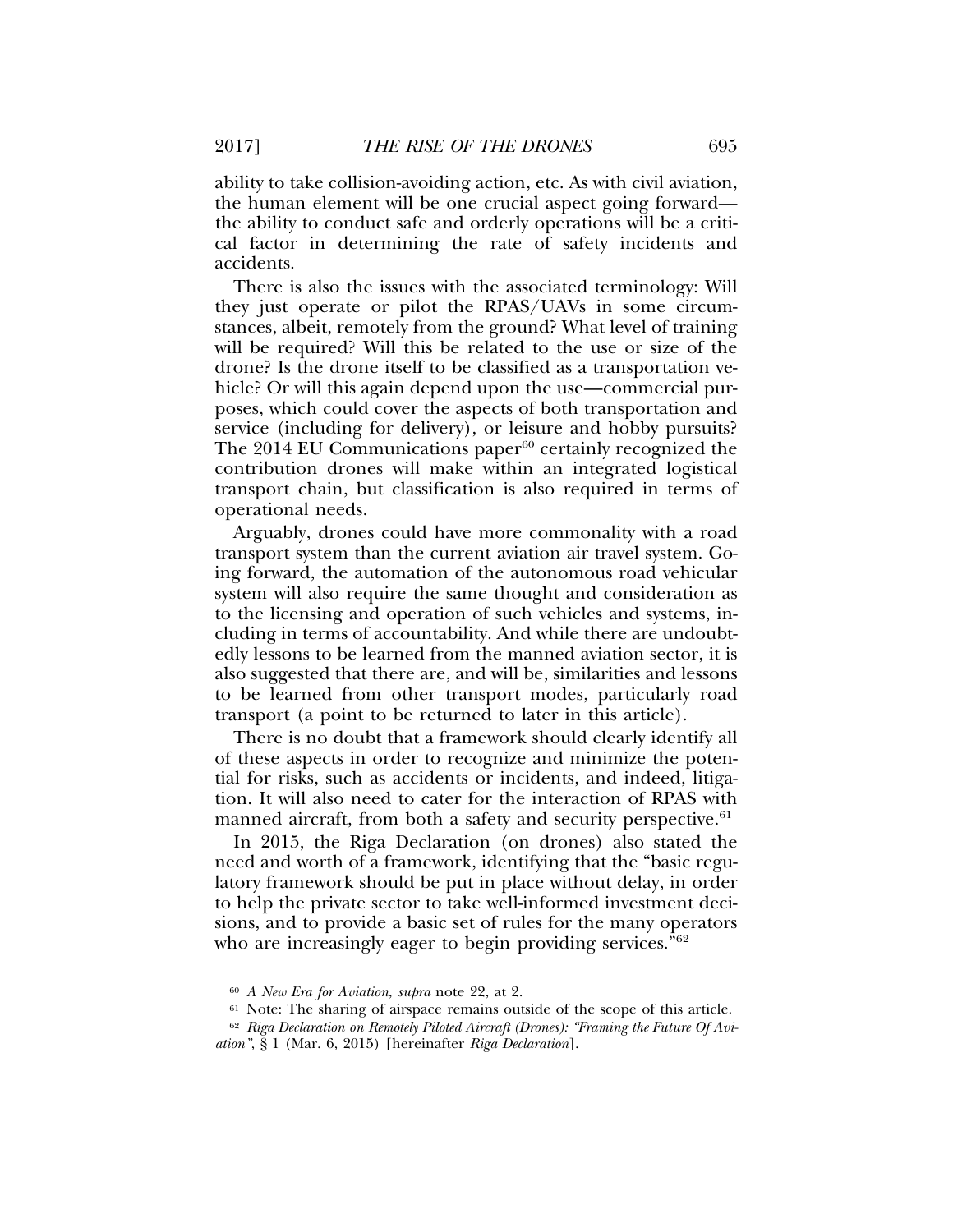The Riga Declaration added that drones, "must not be less safe than is accepted from civil aviation in general. . . . The way safety is regulated must be proportional to the operational risk involved."63 Safety threats present themselves clearly to people on the ground as well as those in the sky. The following are just a few examples of such safety threats:

- (1) April 2014: An Australian triathlete sustained minor head injuries after a drone fell from the sky.64
- (2) November 2015: An eighteen-month-old boy lost an eye after being hit by a drone flown by a family friend.65
- (3) March 2016: A drone came within approximately 200 feet of a Lufthansa Airbus A380 approaching Los Angeles International Airport.<sup>66</sup>

These incidents, together with a growing number of reports, only too clearly shows the potential risk (and risk of disaster) to manned aircraft. The number of close encounters between drones and manned aircraft (regardless of whether deemed accidental safety events or security incidents) will no doubt increase. Therefore, regardless of the size and use of the drone, any framework must cater for such recognition.

From a security perspective, drones will pose a security threat no matter the operator's intentions.<sup>67</sup> We are constantly seeing all transport modes being targeted, and it should therefore be accepted that this is a mode that will inevitably be utilized as a weapon; indeed, military use has clearly shown this to be the case. Criminals and terrorists could clearly utilize their own UAVs or drones, which could carry explosives or other airborne

<sup>63</sup> *Id.* at §2.

<sup>64</sup> *Australian Triathlete Injured After Drone Crash*, BBC NEWS (Apr. 7, 2014), http: //m.bbc.co.uk/news/technology-26921504 [https://perma.cc/W94L-BSS2].

<sup>65</sup> *Toddler's Eyeball Sliced in Half by Drone Propeller*, BBC NEWS (Nov. 26, 2015), http://www.bbc.co.uk/news/uk-england-hereford-worcester-34936739 [https:// perma.cc/3XRG-UTH2].

<sup>66</sup> Joseph Serna, *Lufthansa Jet and Drone Nearly Collide Near LAX*, L.A. TIMES (Mar. 19, 2016, 8:57 AM), http://www.latimes.com/local/lanow/la-me-ln-dronenear-miss-lax-20160318-story.html [https://perma.cc/LD58-WJTM].

 $67$  For example, in 2015, a drone reportedly crashed into a prison wall while attempting to deliver drugs, phones, and weapons. *Jail Bird: Drone Crashes into Prison Wall: Attempting to Deliver Drugs, Phone & Weapons*, RT (Mar. 23, 2015, 3:16 PM), https://www.rt.com/uk/243245-drone-crash-prison-drugs/ [https://per ma.cc/YZR5-PL9D].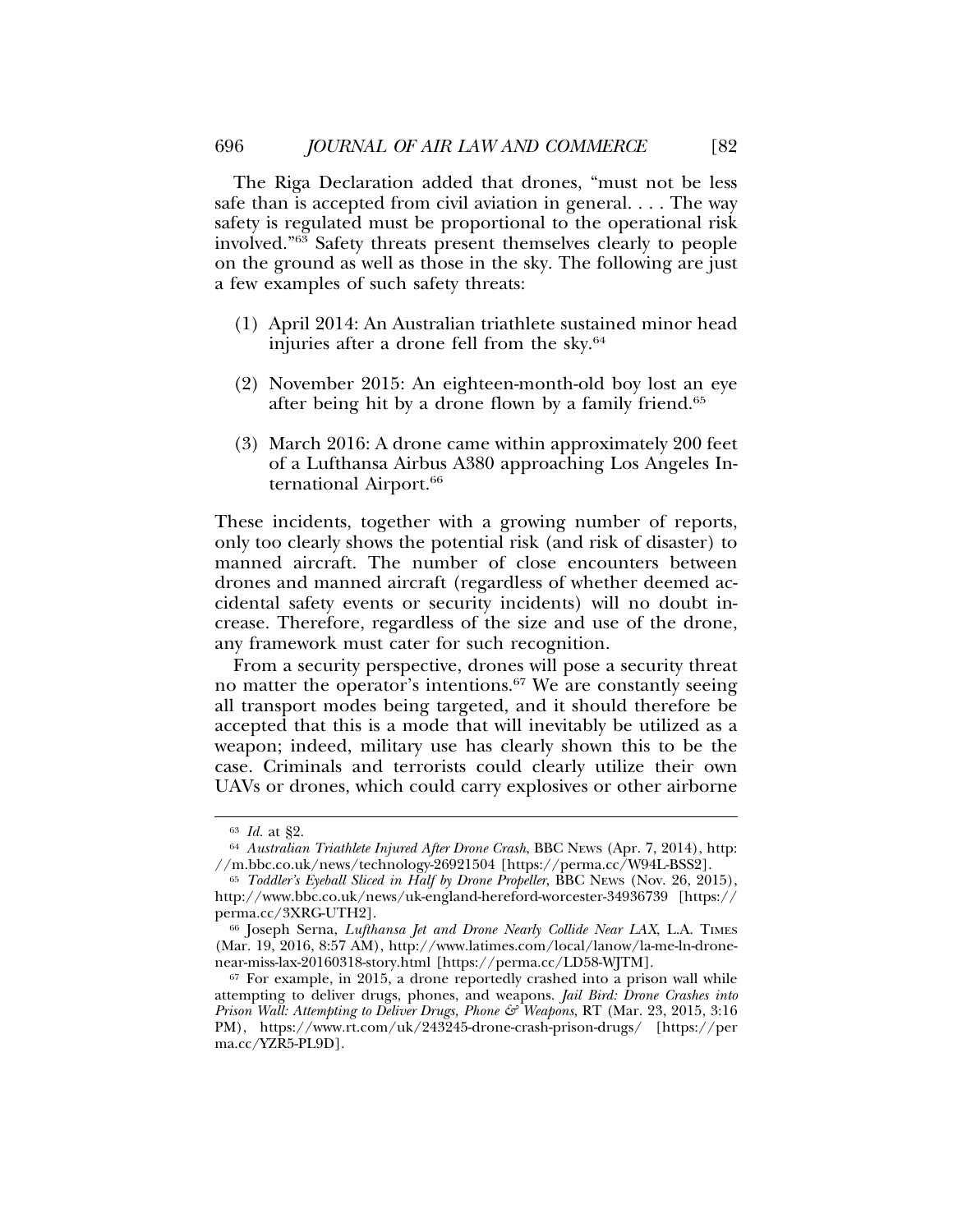viruses, diseases, etc., and in essence, they could be used in (terrorist) warfare, within a home country to attack targets on the ground and flying low in the air.

There is also a cybersecurity threat, whereby terrorists and other criminals can block the navigation or communication system of someone else's UAV, thus taking control of it (or simply ending control of it). The Lloyd's of London report highlighted that the unencrypted data links for command, control, and navigation that are used by most civilian drone owners make the drones especially susceptible to jamming, interception, and manipulation. 68 It was further stated that research highlighted the ease with which drones can be attacked in this manner, but at this time, such vulnerability was not being factored in by insurers' assessment of drone risks, and hence, government developments.69 It was added that cybersecurity will be, and indeed must be, an increasingly important consideration for commercial drone operations.70

Such possibilities, while frightening, are both potential and realistic, and are factors that an appropriate framework must consider. Cyberthreats to manned systems are today's challenge, which will only increase alongside the threats posed by and to drones.71 Safety and security for manned operation remains of paramount importance within the strategic objectives of the ICAO and the EU aviation policy, and going forward, it will be necessary to see this translated and applied to the UAV market. The protection of society must be the primary concern—above the commercial worth of the new drone industry.

#### IV. THE EU

The Treaty of Rome (establishing the European Economic Community) was not signed until March 25, 1957, and entered into force on January 1, 1958.72 This means that the European Community did not exist until virtually ten years after the establishment of the ICAO. Membership to what is now the EU has grown to currently twenty-eight Member States, all of which are members of the United Nations in their own right. The EU (as a

<sup>68</sup> *Drones Take Flight: Key Issues for Insurance*, *supra* note 53, at 12.

<sup>69</sup> *Id.*

<sup>70</sup> *Id.*

<sup>71</sup> Sarah Jane Fox, *Flying Challenges for the Future: Aviation Preparedness – in the Face of Cyber-Terrorism*, 9 J. TRANSP. SEC. 191, 191–93 (2016) (portion delivered to the United Nations in Geneva, May 2016).

<sup>72</sup> Treaty of Rome, Mar. 25, 1957, 298 U.N.T.S. 140.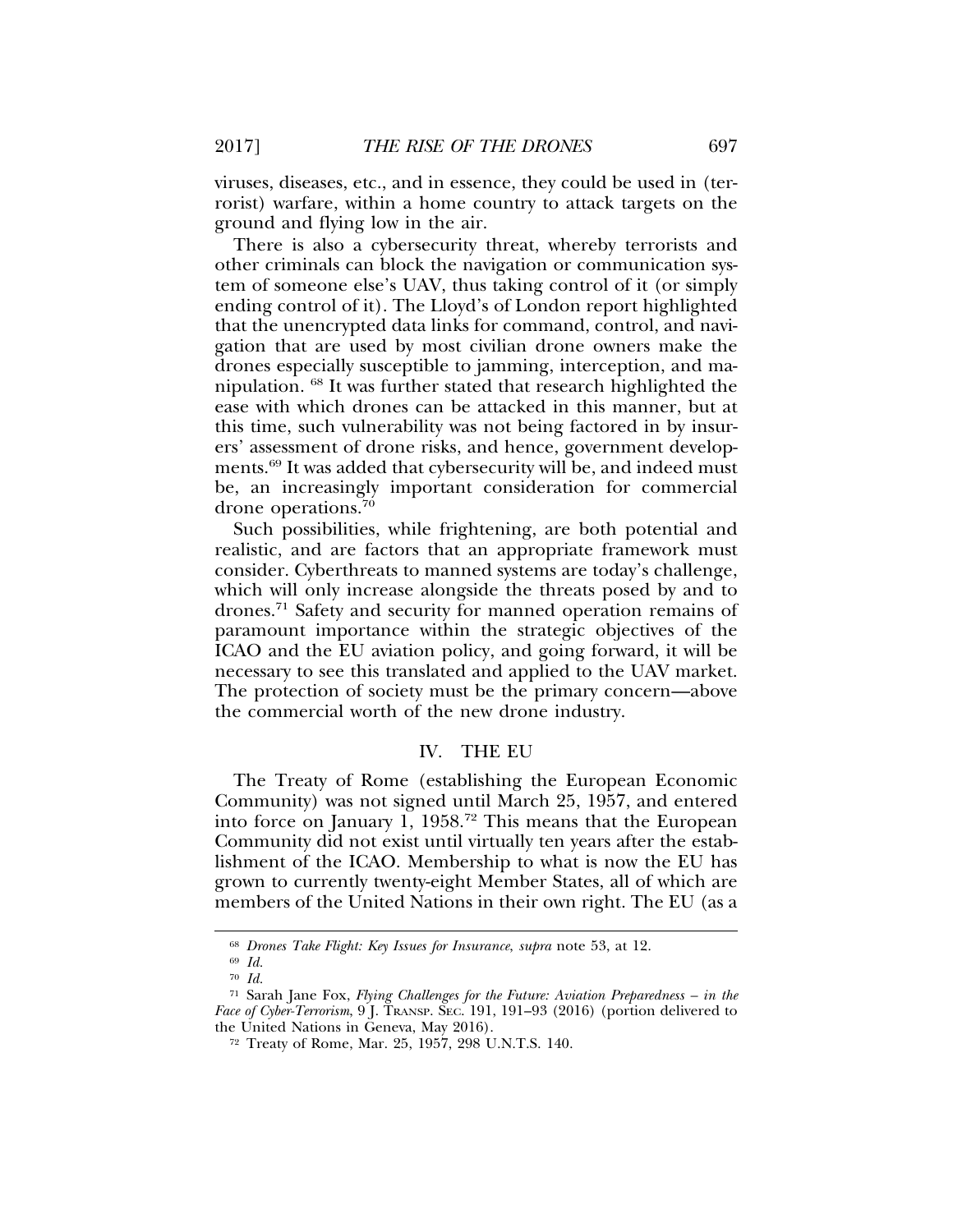body) only has observer status at the United Nations, and has since 1974. Even then the position of the EU remains questionable, because it has not managed to obtain Community membership of the ICAO as a single entity, given that Article 92 of the Chicago Convention states that it is only open to States. Nevertheless, the EU has shown that, by taking a united approach, it has been able to achieve significant success in terms of aviation, particularly internally. In many ways, it has demonstrated to all ICAO members and the aviation community at large what can be achieved by a collective approach in a relatively short period of time.

## A. THE EU APPROACH

Until 1987, the civil aviation market in Europe was protected and fragmented, with differing practices and standards across the then-Member States, and in order to create a unitary market, a succession of packages had to be introduced.73 The 2008 Regulation, (EC)  $1008/2008$ <sup>74</sup> established common rules for the operation of air services in the Community (the Air Service Regulation).

Through a steady stream of legislative approaches, the EU created a single aviation market that has encompassed virtually the entire spectrum of civil aviation, including airports (ground handling, slots, air traffic management, etc.), environmental issues, competition rules (including state aid), personnel, social issues, and passenger rights. However, the events of September 11, 2001, highlighted that more unity was still needed within the EU regarding both safety and security measures.75 This led to the EU taking swift action through revisions, regarding both preventative measures and related legislation, which resulted in the European Commission making a legislative proposal to bring aviation security under the EU's regulatory area of competence. This led to the adoption of a framework Regulation (Reg-

<sup>73</sup> Fox, *Safety and Security*, *supra* note 57, at 28; *see also* Sarah Fox, *Single European Skies: Functional Airspace Blocks – Delays and Responses*, 41 AIR & SPACE L. 201, 205–10 (2016).

<sup>74</sup> Council Regulation (EC) No. 300/2008 of 11 March 2008, 2008 O.J. (L 97/ 72) [hereinafter Reg. No. 300/2008]. This Regulation is on common rules in the field of civil aviation security and repealing and replaced the Third Package.

<sup>75</sup> Fox, *Safety and Security*, *supra* note 57, at 25.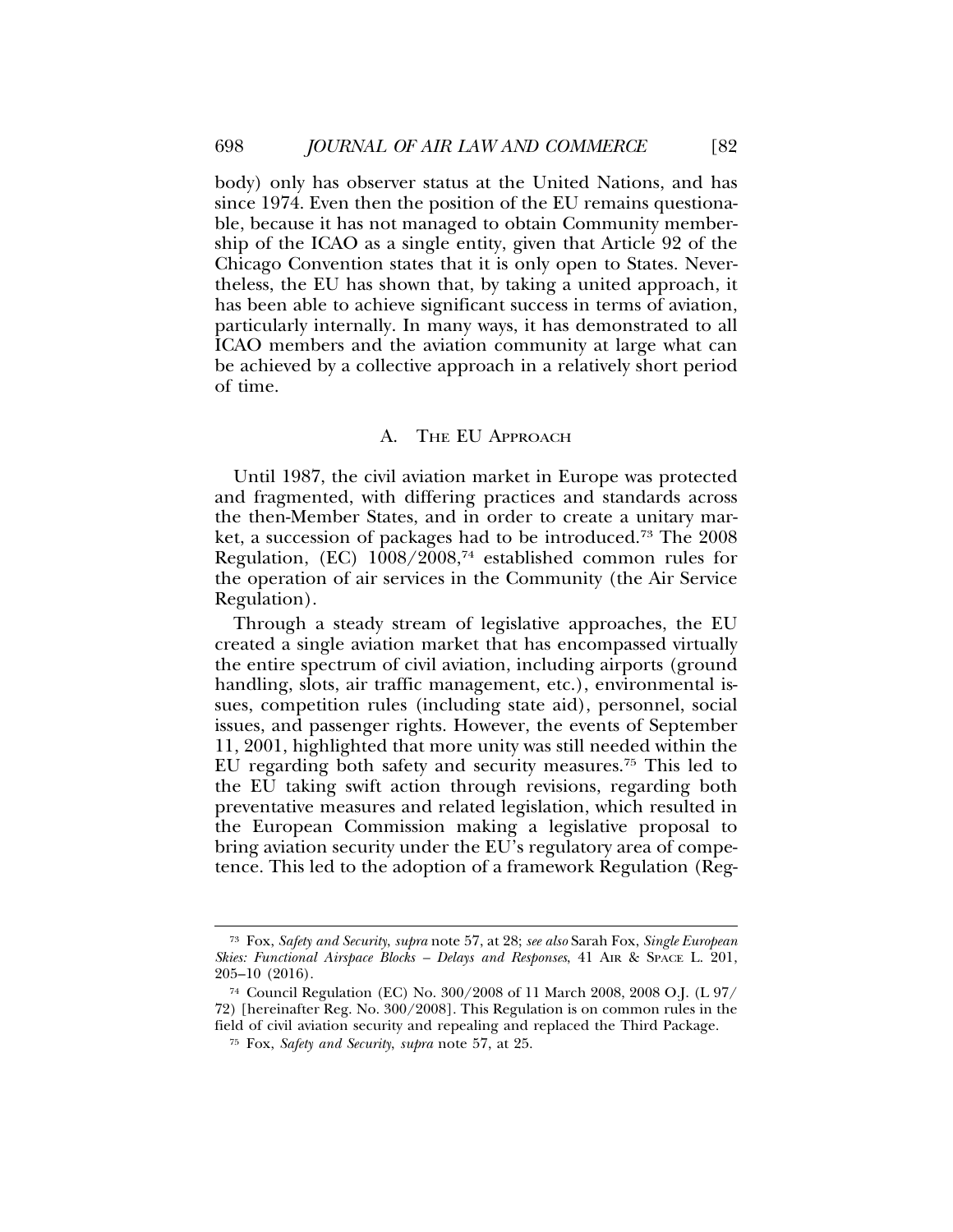ulation EC  $2320/2002$ <sup>76</sup> as well as sweeping revisions to the insurance protection and compensation mechanism. Regulation  $(EC)$  785/2004<sup>77</sup> established minimum insurance requirements for air carriers and aircraft operators regarding passengers, baggage, cargo, and third parties, while also recognizing the need to partly address the reduced insurance supply for the risks of war and terrorism.<sup>78</sup> In this regard, there are lessons to be learned and applied to the use of civil drones and to recognize the potential for drones to be equally capable of causing devastation.

Later, the Treaty of Lisbon<sup>79</sup> clearly defined that the transport chapter (as within Articles 90 through 100 of the Treaty on the Functioning of the European Union  $(TFEU))^{80}$  remains a shared competence with Member States<sup>81</sup> (and reference is made to the fact that the EU has competence regarding a framework of a common transport policy, Article 90, as stated within Title VI of TFEU).82 This clearly provides the mechanism, at an EU level, for a framework to be developed that addresses the related operational issues of the drones collectively among the Member States.

That said, the current position regarding RPAS in the EU is, arguably, where the civil aviation market was in the early 1980s in terms of being fragmented, unregulated, or both.

## V. APPLYING LESSONS LEARNED TO THE RPA AND UNMANNED AVIATION (DRONE) SECTOR

There are various lessons to learn from the development of the manned EU aviation sector—including the length of time after the Rome Treaties for it to both get recognized and then

<sup>76</sup> Council Regulation (EC) No. 2320/2002 of 16 December 2002, 2002 O.J. (L 355/1) (Establishing Common Rules in the Field of Civil Aviation Security) [hereinafter Reg. No. 2320/2002].

<sup>77</sup> Council Regulation (EC) No. 785/2004 of 21 April 2004, 2004 O.J. (L 138/ 1) (on Insurance Requirements for Air Carriers and Aircraft Operators) [hereinafter Reg. No. 785/2004]. The Regulation was signed on April 21, 2004, but it did not enter into force until April 30, 2005.

<sup>78</sup> Fox, *Safety and Security*, *supra* note 57, at 30.

<sup>79</sup> Treaty of Lisbon Amending the Treaty on European Union and the Treaty Establishing the European Community, Dec. 13, 2007, 2007 O.J. (C 306) [hereinafter Treaty of Lisbon].

<sup>80</sup> Consolidated Version of the Treaty on the Functioning of the European Union art. 90-100, Oct. 26, 2012, 2012 O.J. (C 326) 47 [hereinafter TFEU].

<sup>81</sup> Treaty of Lisbon, *supra* note 79, at 47; TFEU, *supra* note 80, art. 4.

<sup>82</sup> Treaty of Lisbon, *supra* note 79, at 47.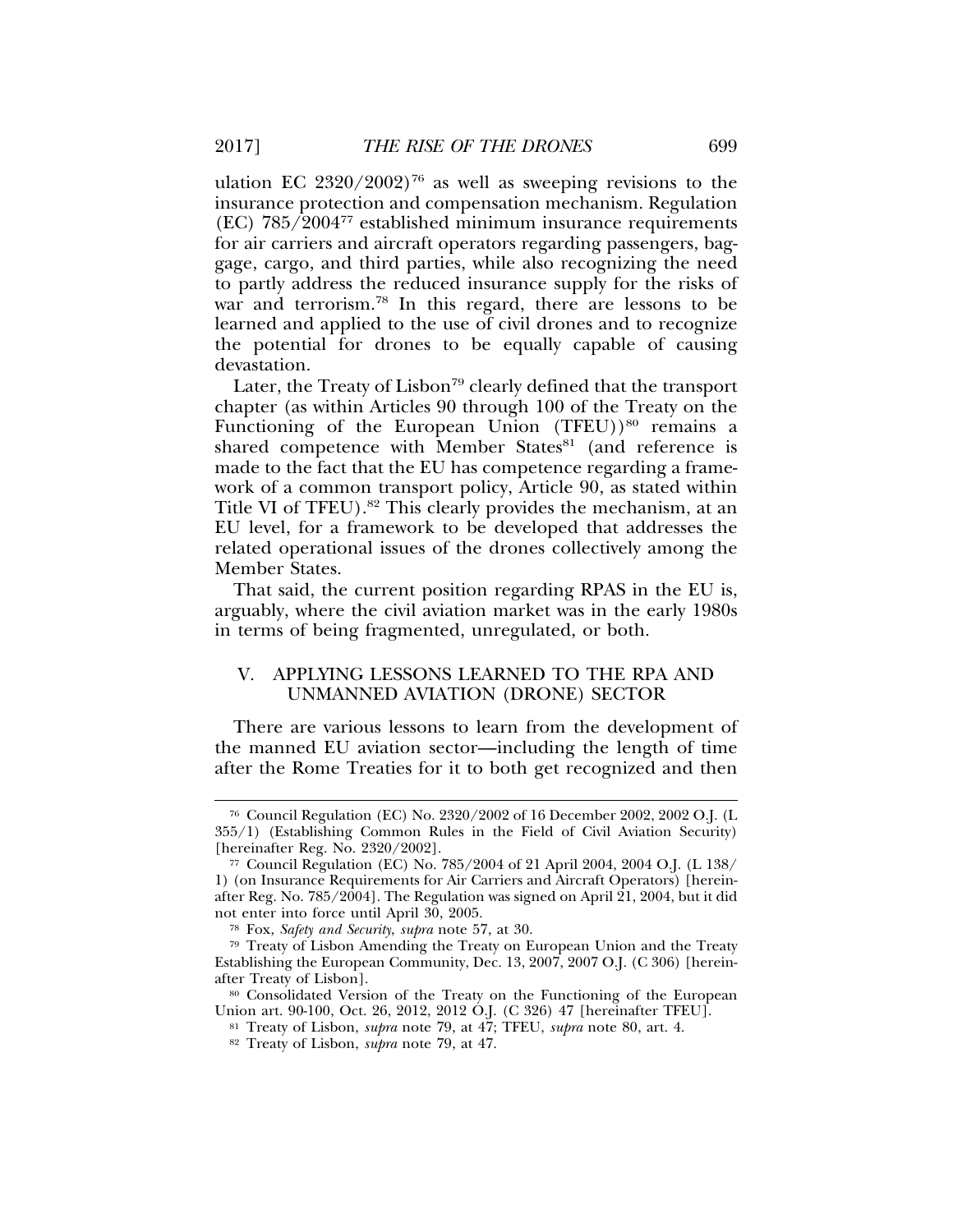evolve into a framework.<sup>83</sup> But applying some of the existing provisions may not be the most logical approach with the drone sector, and so it is necessary to recognize successes while adapting these to the different and newer challenges that UAVs bring. Key aspects to factor in relate to safety and security provisions (which remain the main focus of this paper). While safety standards need to be in place, it is recognized that accidents and incidents will occur, so there is a need to ensure that compensation is available to victims (particularly regarding third-party liability and insurance).<sup>84</sup> This must remain a priority of any framework.

## A. SAFETY AND INSURANCE

*1. Regulation (EC )785/2004 and the Evolving Role of the European Aviation Safety Agency (EASA)*

The scope of Regulation (EC) 785/2004 is detailed within Article 2 encompassing "all air carriers and to all aircraft operators flying within, into, out of, or over the territory of a Member State to which the Treaty applies."85 In this regard, it seems unlikely the Regulation initially intended to cover commercial or non-commercial drones, regardless of size.

Clarity is provided in Article 2(2), however, where specific exclusions exist regarding insurance requirements:

- (a) State aircraft as referred to in Article 3(b) of the Convention on International Civil Aviation, signed at Chicago on 7 December 1944;
- (b) model aircraft with an MTOM of less than 20 kg;
- (c) foot-launched flying machines (including powered paragliders and hang gliders);
- (d) captive balloons;
- (e) kites;
- (f) parachutes (including parascending parachutes);
- (g) aircraft, including gliders, with a MTOM of less than 500 kg, and microlights, which:
	- are used for non-commercial purposes, or
	- are used for local flight instruction which does not entail the crossing of international borders.<sup>86</sup>

<sup>83</sup> Fox, *Safety and Security*, *supra* note 57, at 28–29.

<sup>84</sup> *See* Fox, *International Aviation Liability*, *supra* note 55, at 162, 164; Fox, *Safety and Security*, *supra* note 57, at 24–33.

<sup>85</sup> Reg. No. 785/2004, *supra* note 77, at 3.

<sup>86</sup> *Id.*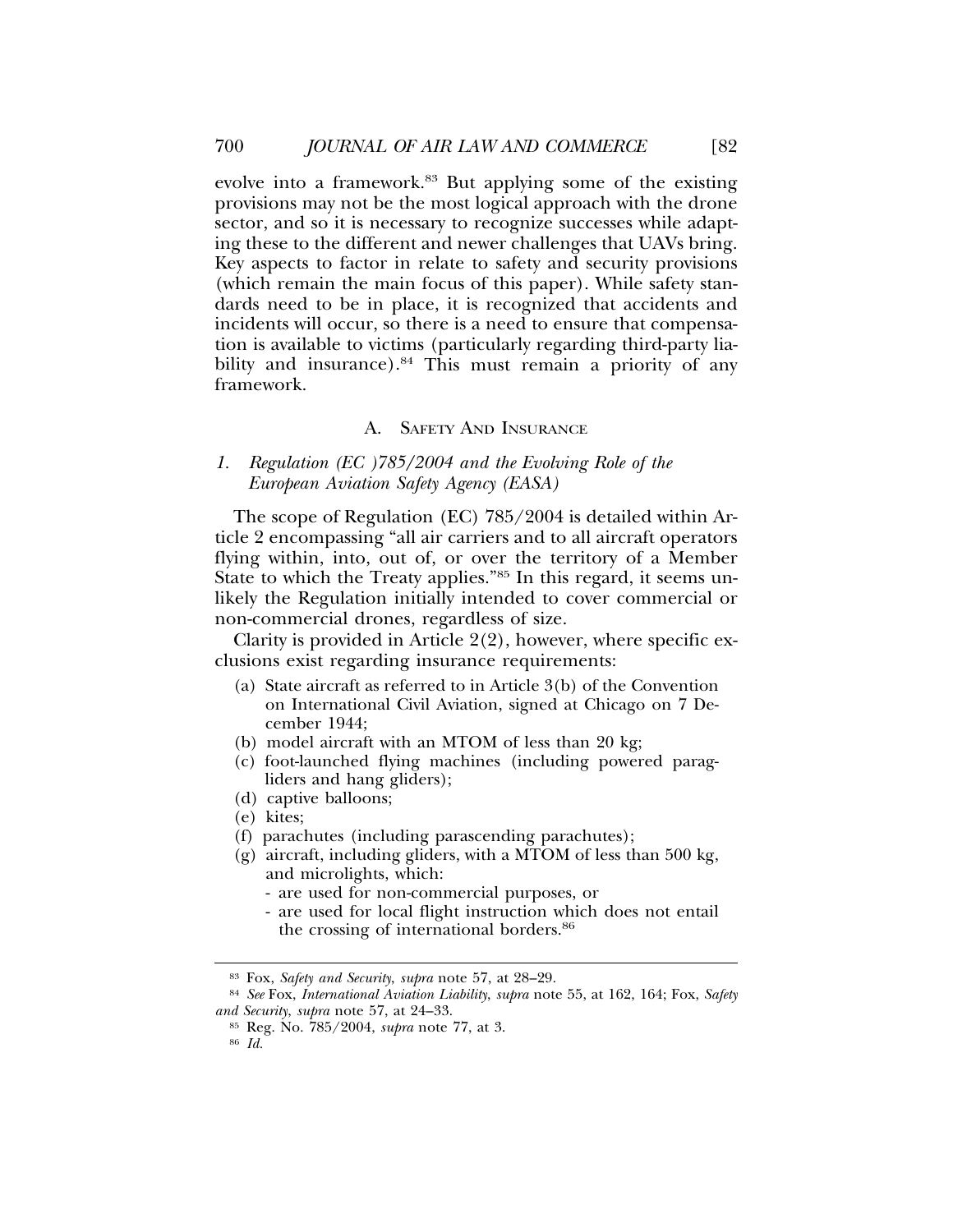Article 3 provides further assistance, in particular defining:

- (a) 'air carrier' means an air transport undertaking with a valid operating licence;
- (b) 'Community air carrier' means an air carrier with a valid operating licence granted by a Member State in accordance with Regulation (EEC) No 2407/92;
- (c) 'aircraft operator' means the person or entity, not being an air carrier, who has continual effective disposal of the use or operation of the aircraft; the natural or legal person in whose name the aircraft is registered shall be presumed to be the operator, unless that person can prove that another person is the operator;
- (d) 'flight' means: . . .
	- with regard to third parties, the use of an aircraft from the moment when power is applied to its engines for the purpose of taxiing or actual take-off until the moment when it is on the surface and its engines have come to a complete stop; additionally, it shall mean the moving of an aircraft by towing and push-back vehicles or by powers which are typical for the drive and the lift of aircraft, particularly air streams; . . .
- (h) 'third party' means any legal or natural person, excluding passengers and on-duty members of both the flight crew and the cabin crew;
- (i) 'commercial operation' means an operation for remuneration and/or hire.<sup>87</sup>

The coverage of Regulation (EC) 785/2004 includes air carriers and aircraft operators obligations regarding passengers, baggage, cargo, and third parties. A review by the European Commission of the effectiveness and application of the Regulation stated that it "imposes minimum insurance obligations on air carriers and *non-commercial* aircraft operators in respect of liability for passengers, baggage, cargo and third parties."88

Applied to the operation of drones (carrying zero passengers), these provisions are only relevant to any cargo carried and to third parties. However, it has been questioned as to whether third-party liability legislation is equally applicable to unmanned aircraft as it is to manned aircraft.89 And while there may be a

<sup>87</sup> *Id.* at 3–4.

<sup>88</sup> Communication from the Commission to the European Parliament and the Council, *Insurance Requirements for Aircraft Operators in the EU – A Report on the Operation of Regulation 785/2004*, at 2, COM(2008) 216 final (Apr. 24, 2008) (emphasis added).

<sup>89</sup> As also identified within Eur. Comm'n Memo 14/259, *supra* note 13, at 4.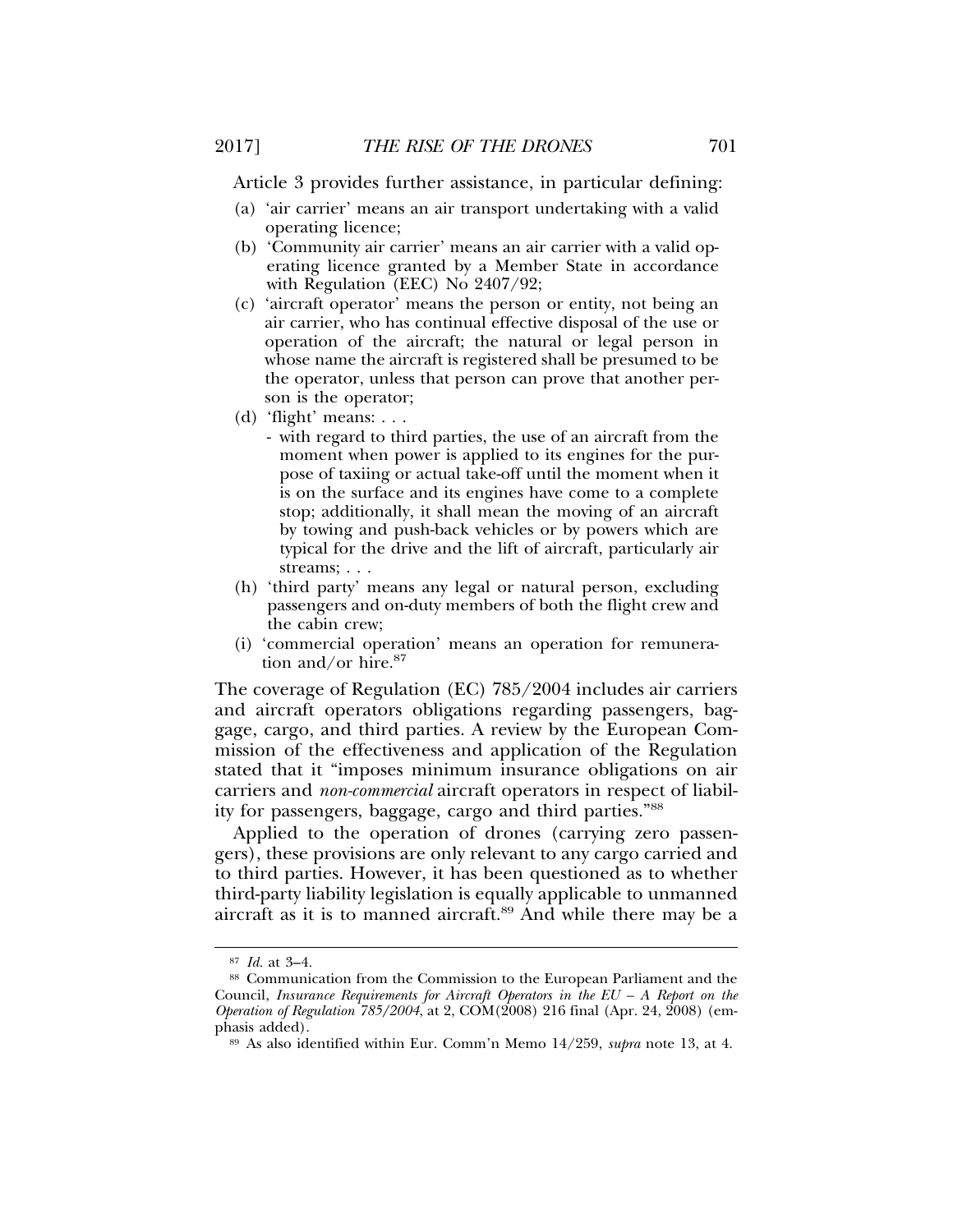difference of opinion, it has been interpreted that Regulation 785/2004 describes the insurance obligations for all aircraft operators, which necessitates equally that all "commercial" RPAS operations purchase third-party liability insurance.90 Nonetheless, it has also been identified that there is no uniformity in Europe regarding the application of third-party liability to aviation.91 While some Member States follow a strict liability regime (where the aviation company is automatically liable for any damage without the need to attribute fault or blame), other Member States carry out a fault-based analysis on a case-by-case basis.<sup>92</sup> Therefore, it is likely that a similar, misaligned approach will also be carried through to the RPAS market.<sup>93</sup> Additionally, while the Regulation specifies limits for the minimum amount of third-party liability insurance required (based on the mass of the aircraft on take-off as specified in the certificate of airworthiness),<sup>94</sup> the distinction between commercial, model, and leisure users, upon which the rules in EU Regulation 785/2004 on liability are based, is far from defined. Arguably, the interpretation remains limited by the lack of guidance and the rapid developments of the RPAS market, which has necessitated a commonsense approach to ensure that some degree of responsibility and liability is in place for their operations.

Likewise, the role of the EASA is currently limited regarding RPAS. The primary function of EASA is to ensure safety within the EU—this being cited as the main reason why it was established in 2003.95 Regulations (EC) No 216/2008 (also called the EASA Basic Regulation) and (EC) No 1108/2009, amending the

<sup>90</sup> *Explanatory Note: Prototype Commission Regulation on Unmanned Aircraft Operations*, EASA 1, 53–54 (Aug. 22, 2016) [hereinafter *EASA Explanatory Note*], https:/ /www.easa.europa.eu/system/files/dfu/Explanatory%20Note%20for%20the% 20UAS%20Prototype%20regulation%20final.pdf; *see* EUROPEAN UNION COMMIT-TEE, CIVILIAN USE OF DRONES IN THE EU, 2014–15, HL 122, at 53 (UK).

<sup>91</sup> Steer Davies Gleave, *Study on the Third-Party Liability and Insurance Requirements of Remotely Piloted Aircraft Systems (RPAS): Final Report*, at 1 (2014), http://ec. europa.eu/DocsRoom/documents/7661 [https://perma.cc/EZ2J-V4SX].

<sup>92</sup> *Id.*

<sup>93</sup> *Id.* at 15; *see also* Fox, *Safety and Security*, *supra* note 57.

<sup>94</sup> Reg. No. 785/2004, *supra* note 77, at 4–5. For example, for RPAS weighing less than 500kg, the minimum cover required is 750,000 SDR (0.75 million Special Drawing Rights), which is approximately \_660,000.

<sup>95</sup> Council Regulation (EC) No. 1592/2002 of 15 July 2002, art. 2, 2002 O.J. (L 240/1) [hereinafter Reg. No. 1592/2002]. On July 15, 2002, the European Parliament and the Council of the European Union adopted Regulation (EC) No. 1592/2002 establishing common rules for the EU in the field of civil aviation and creating a new European Aviation Safety Agency (EASA).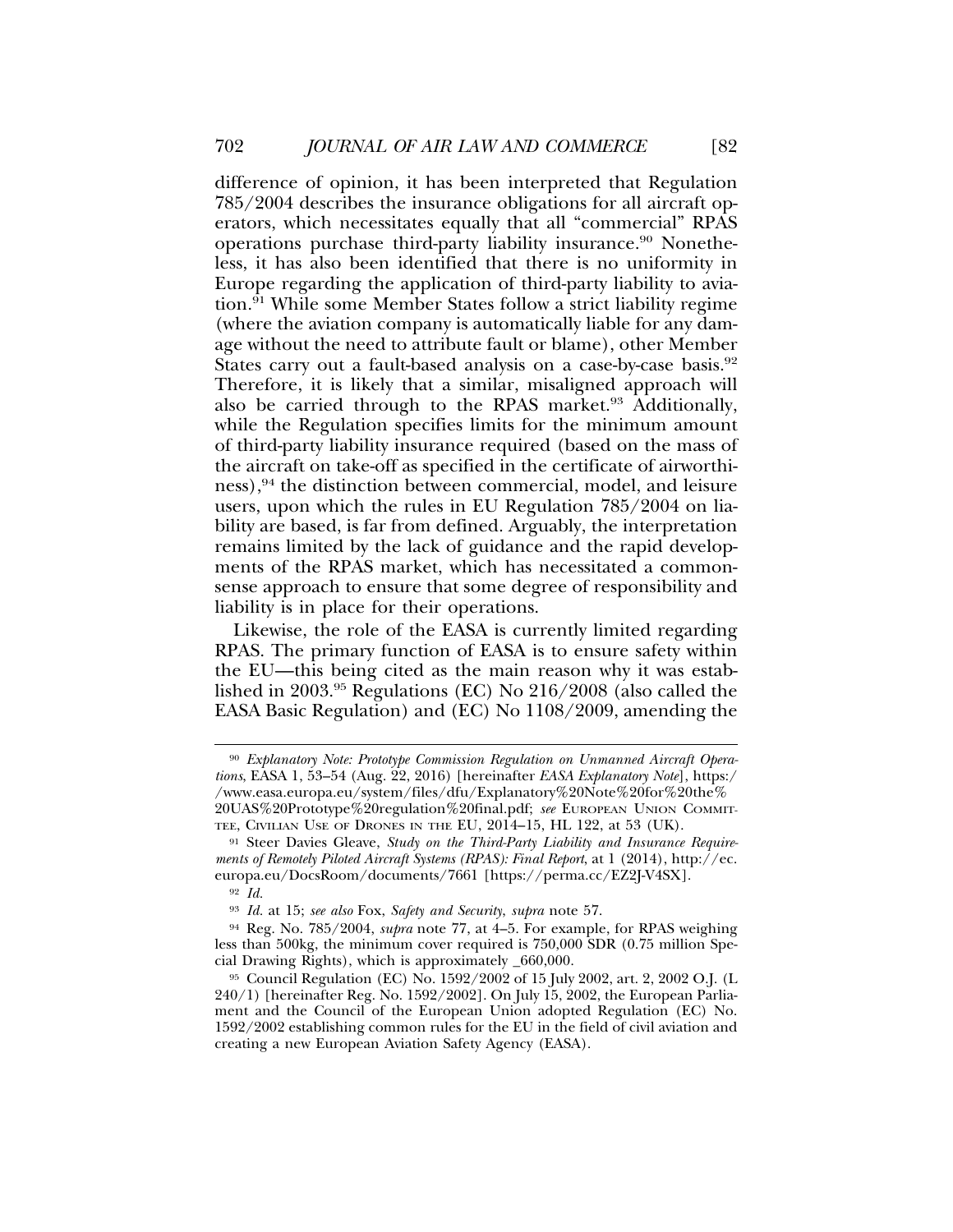former, have seen the current scope of EASA's development and expansion over the period of time since its formulation.<sup>96</sup> Presently, there is a further proposal to revise the remit of the Agency once again.<sup>97</sup> The reasons identified for these revisions, as within the proposal, are not only aviation safety but also the European Commission priorities of cultivating jobs leading to growth, "developing the internal market and strengthening Europe's role as a global actor."98 This initiative's aims are therefore linked to the commercial competitiveness of the European aviation industry, including aeronautical manufacturing and technological innovation.99 One key issue shown is the need to "create an effective regulatory framework for the integration of new business models and emerging technologies."100 It is fervently identified that this initiative aims at the creation of a European Union framework for safe integration of unmanned aircraft within the European airspace.<sup>101</sup> This naturally links into the overarching and revised European Aviation Strategy, within which there is a stated need to revise Regulation (EC) No 216/ 2008, specifically citing the introduction of provisions on drones.102

In addition to safety, it is identified within the EASA proposal that drone "operators should be in a position to use the same unmanned aircraft and the same operating requirements with the same pilot at different places in the Union to develop their businesses." 103 Therefore, the need remains for consistency and common rules within the EU internal market, which, after all, has always been the primary reason for the developing Commu-

<sup>96</sup> Council Regulation (EC) No. 216/2008 of 20 February 2008, 2008 O.J. (L 79/1) [hereinafter Reg. No. 216/2008]; Council Regulation (EC) No. 1108/2009 of 21 October 2009, 2009 O.J. (L 309/51) [hereinafter Reg. No. 1108/2009].

<sup>97</sup> *Proposal for a Regulation of the European Parliament and of the Council on Common Rules in the Field of Civil Aviation and Establishing a European Union Aviation Safety Agency, and Repealing Regulation (EC) No 216/2008 of the European Parliament and of the Council*, COM(2015) 613 final (Dec. 7, 2015) [hereinafter COM(2015) 613 final].

<sup>98</sup> *Id.* at 2.

<sup>99</sup> *Id.*

<sup>100</sup> *Id.*

<sup>101</sup> *Id.*

<sup>102</sup> Communication from the Commission to the European Parliament, the Council, the European Economic and Social Committee and the Committee of the Regions, *An Aviation Strategy for Europe*, at 13, COM(2015) 598 final (Dec. 7, 2015).

<sup>103</sup> COM(2015) 613 final, *supra* note 97, at 4.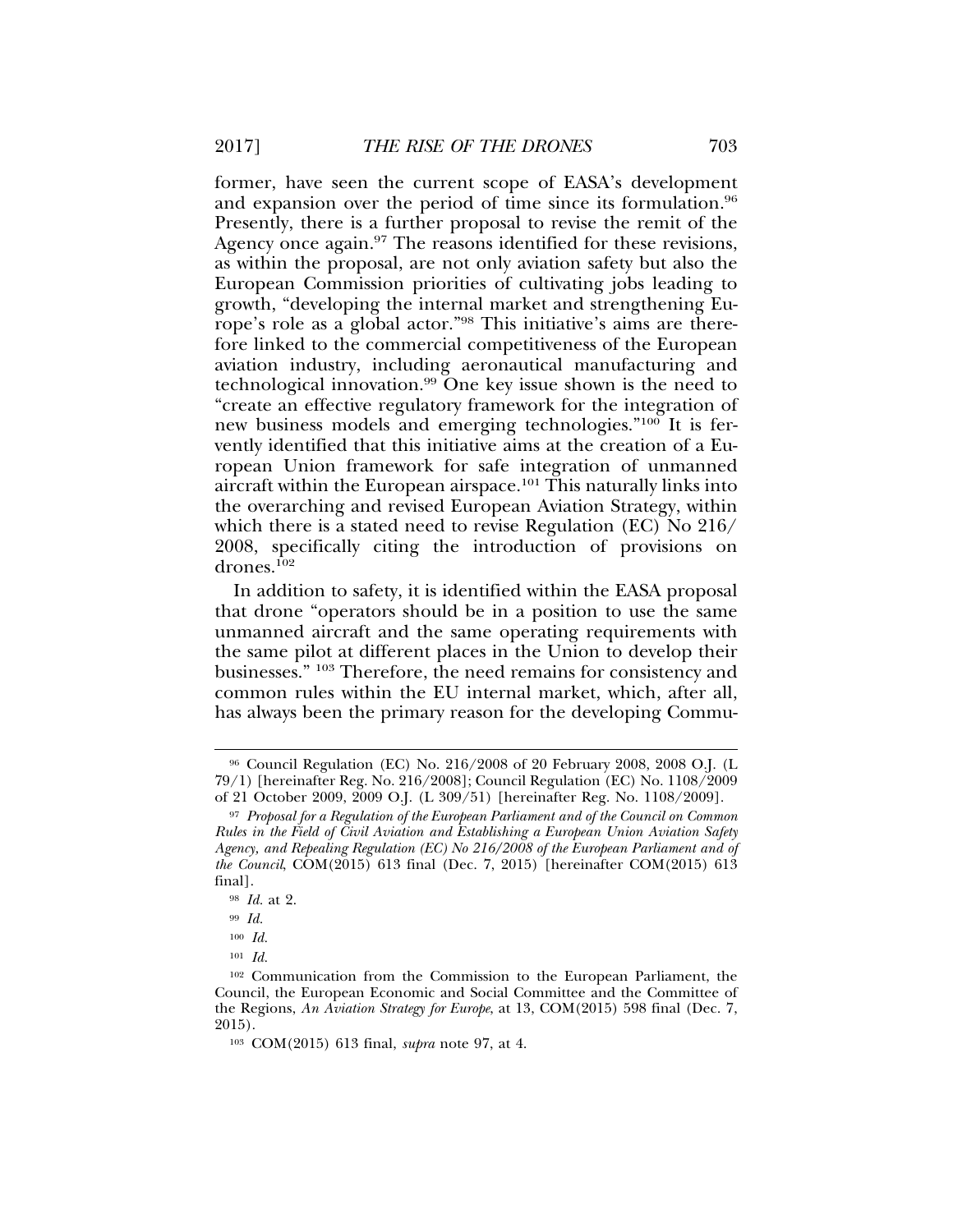nities.104 However, subsidiarity is also identified as a key consideration, whereby "Member State authorities will carry out local risk assessments and decide which airspace shall be open or closed to unmanned aircraft operations, and under which conditions."105 It is therefore recognized that most light unmanned aircraft operations will retain a local element, meaning the local authorities should assess the level of risk.106

In parallel to the proposal to see the role of EASA amended, a "Prototype" Commission Regulation on Unmanned Aircraft Operations has also been published.107 It reiterates that while Regulation (EC) 785/2004 excludes "model aircraft" below 20 kilograms for the minimum insurance requirements, it does remain "applicable to an unmanned aircraft not qualifying as 'model aircraft.'"108 That said, the explanatory note clearly identifies that insurance falls outside the scope of the EASA remit, although the proposal makes reference to a product legislation framework (and linked product liability) alongside a risk-impact mechanism relating to the impact by a UAV on the ground.109 In this manner, a risk-centric approach is utilized to define the relationship between the kind or category of UA and the possible injury suffered by an "unprotected human hit by the UA."110 This is an interesting statement to include, not least because it implies the need to conversely be protected from UAVs by some means. That said, determining risk is based on variable methods of "operation centric, proportionate, risk- and performancebased regulatory framework[s]."111 To this aim, an injury scale is proposed and various weights are cited within the Prototype Regulation, which is also used to determine categories and injuries.112 Risk can also be variable depending upon whether there is a line-of-sight operation or more remote control.<sup>113</sup> As it currently stands, unmanned drones, which are automatically

<sup>104</sup> *Id.*

<sup>105</sup> *Id.*

<sup>106</sup> *Id.*

<sup>107</sup> *EASA Explanatory Note*, *supra* note 90.

<sup>108</sup> *Id.* at 6.

<sup>109</sup> *Id.* at 11.

<sup>110</sup> *Id.*

<sup>111</sup> *Id.* at 14; *see also Civil Drones (Unmanned Aircraft)*, EASA, https:// www.easa.europa.eu/easa-and-you/civil-drones-rpas (last visited Oct. 24, 2017) [https://perma.cc/EP62-TSHN].

<sup>112</sup> *EASA Explanatory Note*, *supra* note 90, at 15.

<sup>113</sup> *Id.* at 10.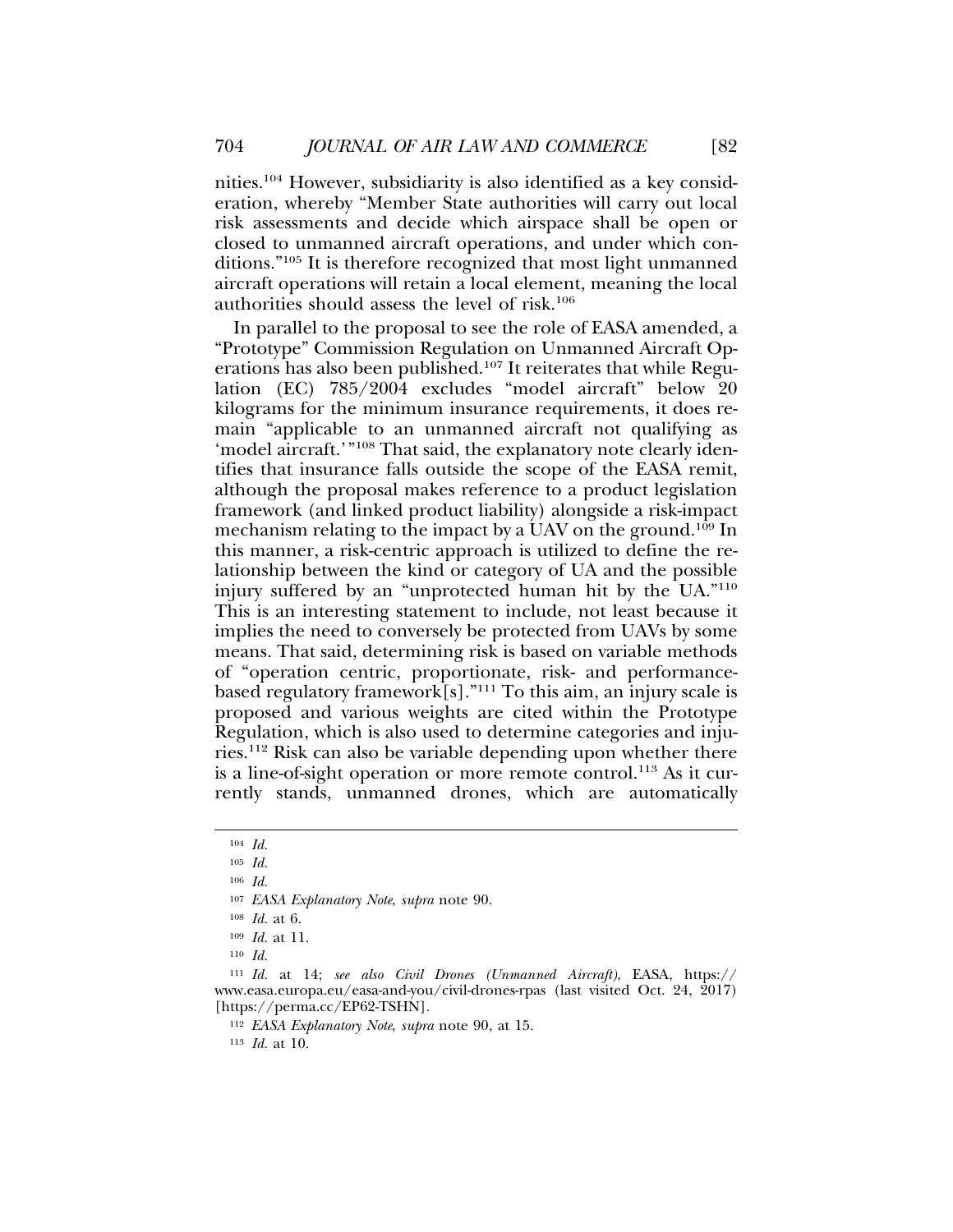programed and unpiloted (even remotely), are still unauthorized for use by either ICAO or EU rules.<sup>114</sup>

The aspects of weight and liability will no doubt continue to linger on for RPAs, much in the same way they have for manned aircraft. This becomes even more relevant since it is predicted that small drones weighing less than fifty-five pounds (twentyfive kilograms)—including payloads—and which can be controlled remotely, will particularly experience growth over the coming years. Presently, the EU does not regulate the civilian use of an RPA with a mass of 150 kilograms or less.<sup>115</sup> This is because Regulation 216/2008 currently covers only aircraft whose mass is above that size.<sup>116</sup> The proposal to repeal and replace the current Regulation would significantly change this. In the meantime, RPAs with a mass of 150 kilograms or less remain subject to national rules adopted by the EU Member States. In other words, EASA would see an increase of its purview to include RPAS with a mass below 150 kilograms.

#### *2. Rome Convention: Comparison with Regulation (EC) 785/2004*

Similar to Regulation 785/2004, the Rome Convention states that liability for third party damage belongs to the operator of the aircraft, and does not require proof of the operator's intent or negligence.117 Pursuant to Article 1 of the Convention, "Any person who suffers damage on the surface shall, upon proof only that the damage was caused by an aircraft in flight . . . be entitled to compensation."118 Once again, the definition of "aircraft" is missing, but from an international perspective, it is has been argued that the 1952 Rome Convention equally applies to drones. However, it must be recognized that it was written long before today's usage of drones was anticipated. And it has further limitations in terms of coverage, specifically that the scope of the Rome Convention is essentially limited to certain international flights because it governs only ground damage "caused in the territory of a Contracting State by an aircraft registered in the territory of another Contracting State."119 This means that when damage is caused by an aircraft registered in the State

<sup>114</sup> Eur. Comm'n Memo 14/259, *supra* note 13, at 1.

<sup>115</sup> Reg. No. 216/2008, *supra* note 96, at Annex II.

<sup>116</sup> *Id.*

<sup>117</sup> Convention on Damage Caused by Foreign Aircraft to Third Parties on the Surface art. 2, 6, Oct. 7, 1952, 310 U.N.T.S. 181 [hereinafter Rome Convention].

<sup>118</sup> *Id.* art. 1.

<sup>119</sup> *Id.* art. 23.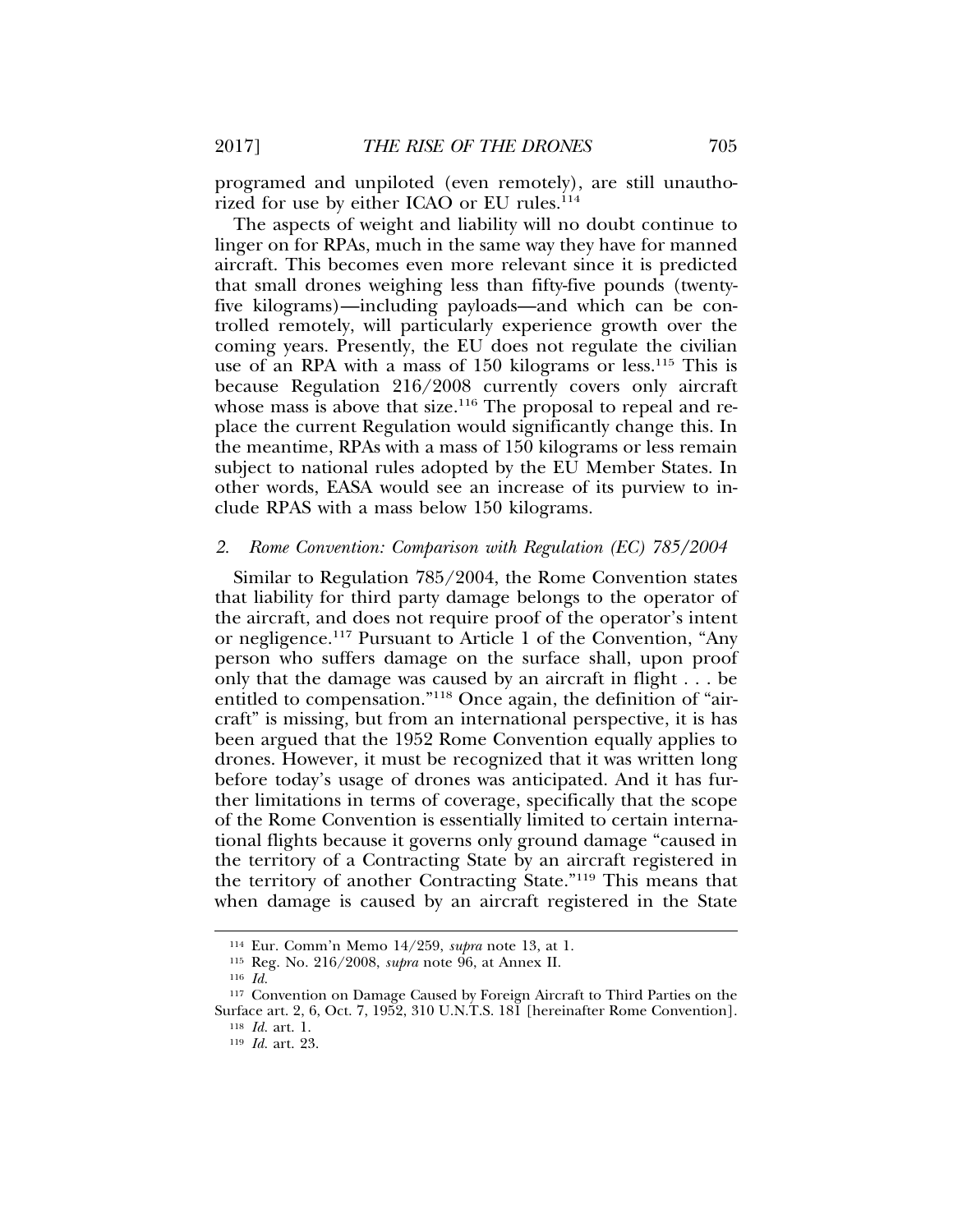where the damage occurred, national law applies (and for the EU, regional direction is provided by Regulation 785/2004). Later, the 1978 Montreal Protocol<sup>120</sup> widened the liability limits from the Rome Convention by adding when the damage is: "caused in the territory of a Contracting State . . . by an aircraft, whatever its registration may be, the operator of which has his principal place of business or, if he has no such place of business, his permanent residence in another Contracting State."121

Similar to the EU Regulation, the Rome Convention also provides categories for third party liability as determined by the stated "maximum take off weight" (MTOW).<sup>122</sup> However, there is a noticeably different banding system applied within the latter. In any event, as is a clear disadvantage with international conventions, the Rome Convention has not achieved widespread acceptance. With only forty-nine ratifications, the Convention is applicable in relatively few countries.<sup>123</sup> The 1978 Montreal Protocol achieved even less acceptance, having been ratified by only twelve countries, none of which are European countries. Therefore, within Europe, the Montreal Convention is normally irrelevant for third-party liability claims against the drone's operator.<sup>124</sup>

#### *3. "Insuring" Protection*

From an international perspective, there are key issues to recognize here. First, there have always been difficulties in translating the good intentions of international cooperation and adherence to a common goal. The compromises in the Chicago Convention in 1944 clearly show this to be the case.125 And in more recent times, the attempt by ICAO to aid the facilitation of an international third-party insurance "mutual fund" as an alter-

<sup>120</sup> Protocol to Amend the Convention on Damage Caused by Foreign Aircraft to Third Parties on the Surface, Sept. 23, 1978, 2195 U.N.T.S. 372 [hereinafter 1978 Montreal Protocol].

<sup>121</sup> *Id.* art. XII.

<sup>122</sup> Rome Convention, *supra* note 117, art. 11.

<sup>123</sup> *List of Parties: Convention on Damage Caused by Foreign Aircraft to Third Parties on the Surface*, ICAO, https://www.icao.int/secretariat/legal/List%20of%20Par ties/Rome1952\_EN.pdf#search=Rome%201952 [https://perma.cc/VVF5-EJCC].

<sup>124</sup> *List of Parties: Protocol to Amend the Convention on Damage Caused by Foreign Aircraft to Third Parties on the Surface*, ICAO, https://www.icao.int/secretariat/legal /List%20of%20Parties/Mtlpr78\_EN.pdf [https://perma.cc/9F9N-2EJ8].

<sup>125</sup> Sarah Jane Fox, *"CONTEST"ing Chicago: Origins and Reflections: Lest We Forget!*, 8 INT'L J. PRIV. L. 73 (2015); Fox, *Aviation: A Risky Business*, *supra* note 59, at 342–44.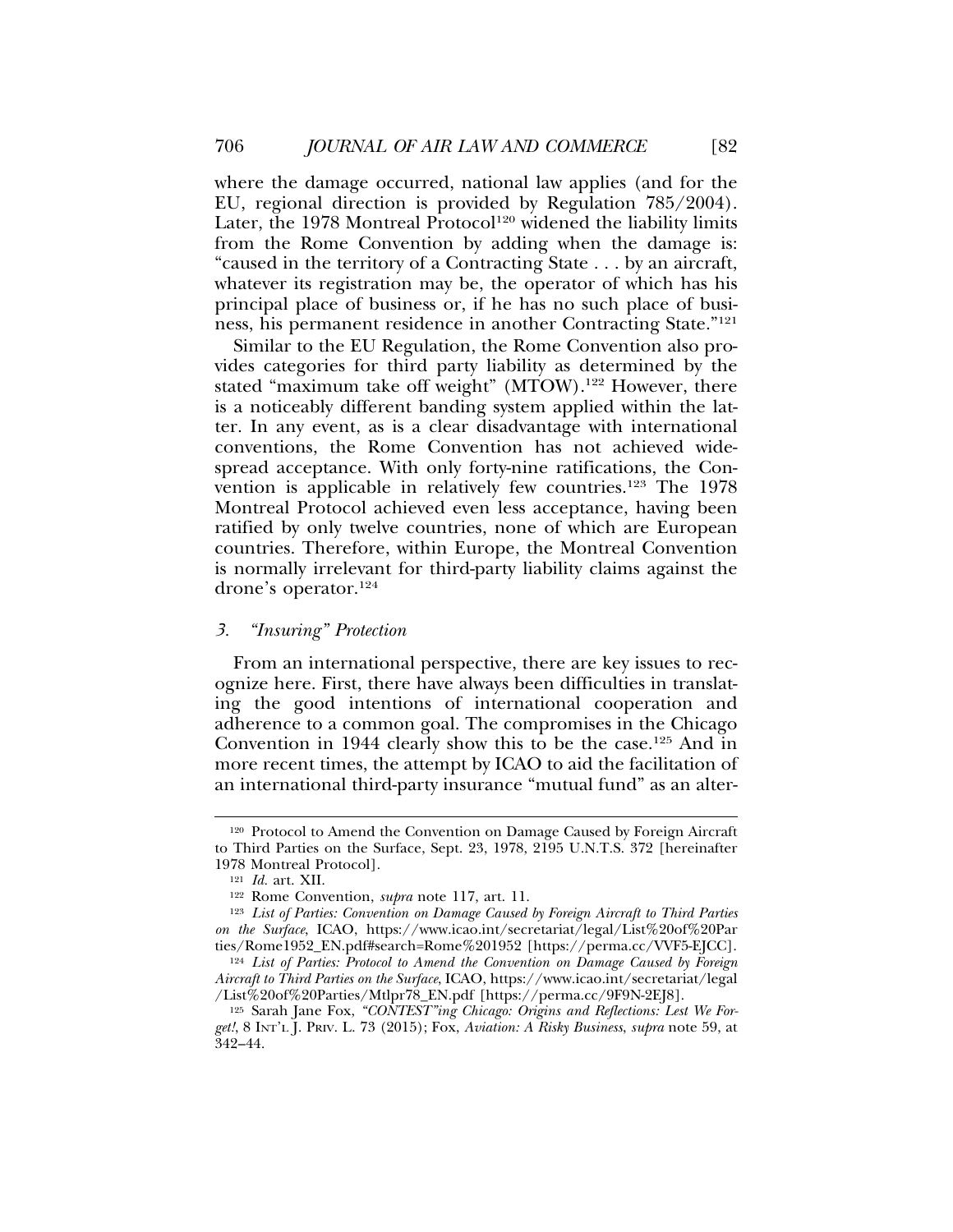native to commercial insurance for airlines failed to receive the substantial support it needed to drive this initiative forward.<sup>126</sup> While the terrorist attacks of September 11, 2001, may have provided the impetus for revisiting the compensation mechanisms and schemes serving the aviation industry, the truth is that the later 2009 Convention on Compensation for Damage Caused by Aircraft to Third Parties<sup>127</sup> and the 2009 Convention on Compensation for Damage to Third Parties, Resulting from Acts of Unlawful Interference Involving Aircraft<sup>128</sup> also failed to receive buy-in from the international community.129 So while the attacks provided the impetus for these progressive *thoughts* (namely of ensuring that suitable compensation schemes were put into place for such future eventualities), the reality is that it did not invariably lead to their achievement—even if, as Michael Milde states, these were largely misdirected in the first place.130 That said, the EU Regulation showed that advancement could be made in terms of today's challenges (such as terrorism)—particularly by way of a comparison with an arguably outdated Convention—and one that is limited in terms of international recognition and agreement.

Second, while it is recognized that there is a need to ensure that mechanisms are in place to cover liability (particularly for third parties), there is an equal need to ensure that such schemes are fit for purpose and cover all eventualities. It has long been argued that applying MTOW to liability fails to appreciate the risks of anything airborne (such as a drone) being used as a weapon itself. From this perspective, Milde states that the MTOW is a disproportionate benchmark. <sup>131</sup> It is furthermore contended that a light aircraft, or equally a drone, may cause untold damage in sensitive areas, such as a nuclear plant or an oil refinery, disproportionate to its weight.132 The "use" and "purpose" of the drone, linked to an associated risk, is also a contentious matter, and as identified previously, the line and

<sup>126</sup> Fox, *International Aviation Liability*, *supra* note 55, at 174.

<sup>127</sup> Int'l Civil Aviation Org. [ICAO], Convention on Compensation for Damage Caused by Aircraft to Third Parties, ICAO Doc. 9919 (May 2, 2009).

<sup>128</sup> Int'l Civil Aviation Org. [ICAO], Convention on Compensation for Damage to Third Parties, Resulting from Acts of Unlawful Interference Involving Aircraft, ICAO Doc. 9920 (May 2, 2009).

<sup>129</sup> Fox, *International Aviation Liability*, *supra* note 55, at 162–82.

<sup>&</sup>lt;sup>130</sup> MICHAEL MILDE, ESSENTIAL AIR AND SPACE LAW 309 (Marietta Benkö ed., 2d ed. 2012).

<sup>131</sup> *Id.* at 303.

<sup>132</sup> Fox, *International Aviation Liability*, *supra* note 55, at 162–82.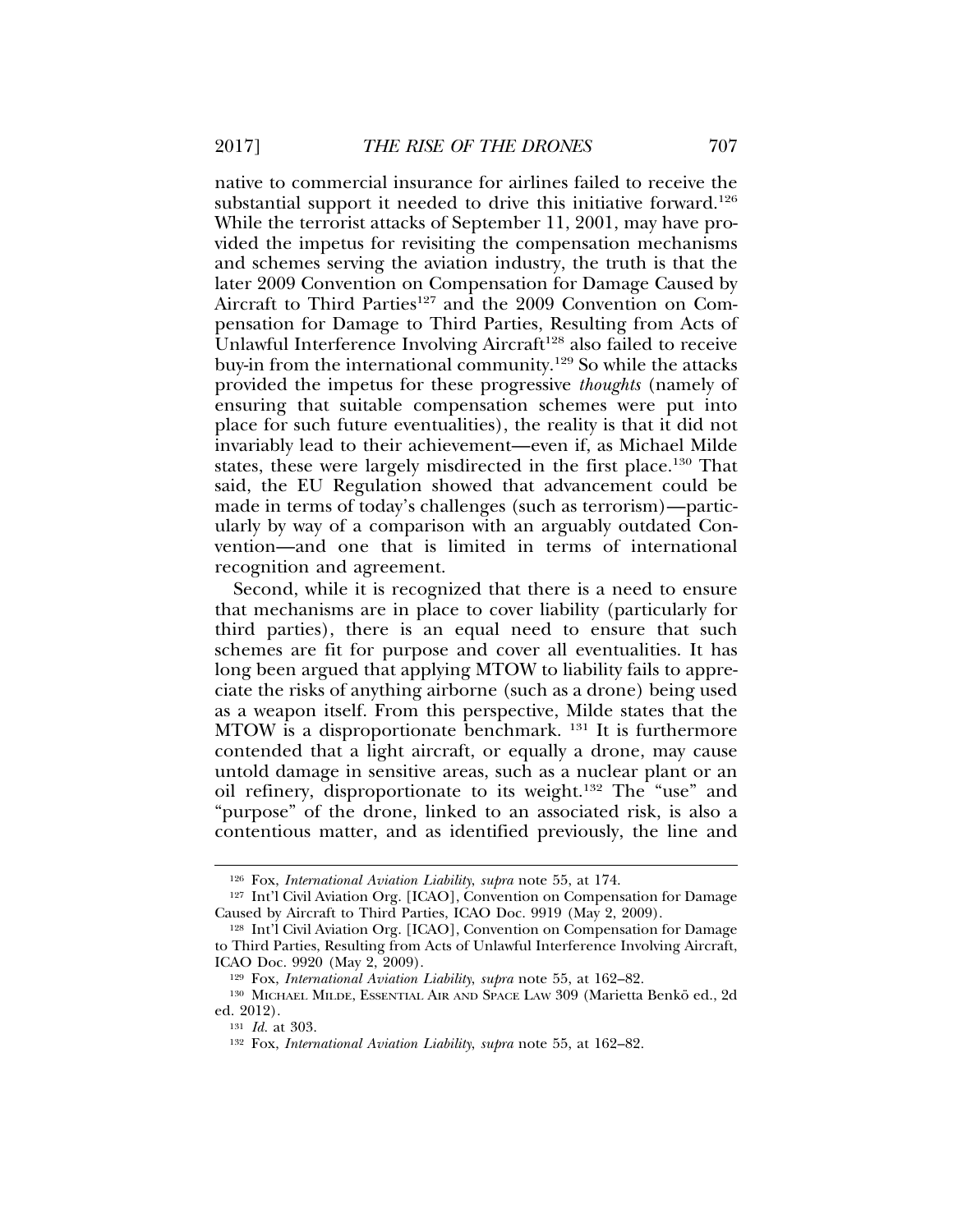distinction between users is becoming further blurred in many cases. Moreover, it has been identified that a drone, whether used for commercial or recreational purposes, can cause the same damage and destruction to property or persons on the ground—"the risk to the public is really no different if this 10kg vehicle is being flown in the park by a child or used for survey purposes."133 Going forward, there may also be a need to ensure more consistency in terms of applying strict liability, as opposed to considering a case-by-case approach when damage or injury has been caused, or even life lost.

There is no doubt that these factors will continue to be debated, but a logical consensus of agreement must be reached. It would be a common sense approach to take EU Regulation 785/2004 as a starting point—but whether or not this is used as a baseline in Europe or internationally remains to be seen. However, this Regulation coming at the time when it did (stemming from the events of September 11) demands that serious thought be given to ensuring that protection is available equally, particularly to persons (and property on the ground), including when the operators of a UAV cannot be traced. Unfortunately, the present times have shown that terrorism-related claims will be increasing, but across the globe there are differences as to the aid, assistance, and financial support available to victims.134 All transport modes continue to be targeted by extremists, but beside security and terrorist threats, safety incidents will warrant the same concerns.

While Regulation 785/2004 and the Rome Convention state that the aircraft operator is responsible, it is surely an easier task

<sup>133</sup> CIVILIAN USE OF DRONES IN THE EU, *supra* note 90, at 53–54.

<sup>134</sup> *See* Ben Emmerson (Special Rapporteur), *Promotion and Protection of Human Rights and Fundamental Freedoms While Countering Terrorism*, Symposium: The Rights of Victims of Terrorism (Apr. 2, 2012). For example, within the United Kingdom (UK), following the events of terrorist attacks perpetrated on British soil (e.g., the UK July 7 attacks where transport systems were targeted), victims were able to apply through the UK Criminal Injuries Compensation Authority, a government body that runs a compensation scheme for the victims of violent crime in England, Scotland, or Wales. *Government Support: United Kingdom*, U.N.: VICTIMS OF TERRORISM SUPPORT PORTAL, https://www.un.org/victimsofterrorism/ en/node/613 (last visited Oct. 24, 2017) [https://perma.cc/LZ4C-W8HF]. However, that said, the same support has not been available in the same manner to British subjects that have suffered at the hand of terrorists abroad. Recognizing this, the UK has made some amendments to their systems of entitlement since 2012. *Compensation for Victims of Terrorist Attacks Abroad*, GOV.UK, https:// www.gov.uk/compensation-victim-terrorist-attack (last visited Oct. 24, 2017) [https://perma.cc/EUW5-NYQN].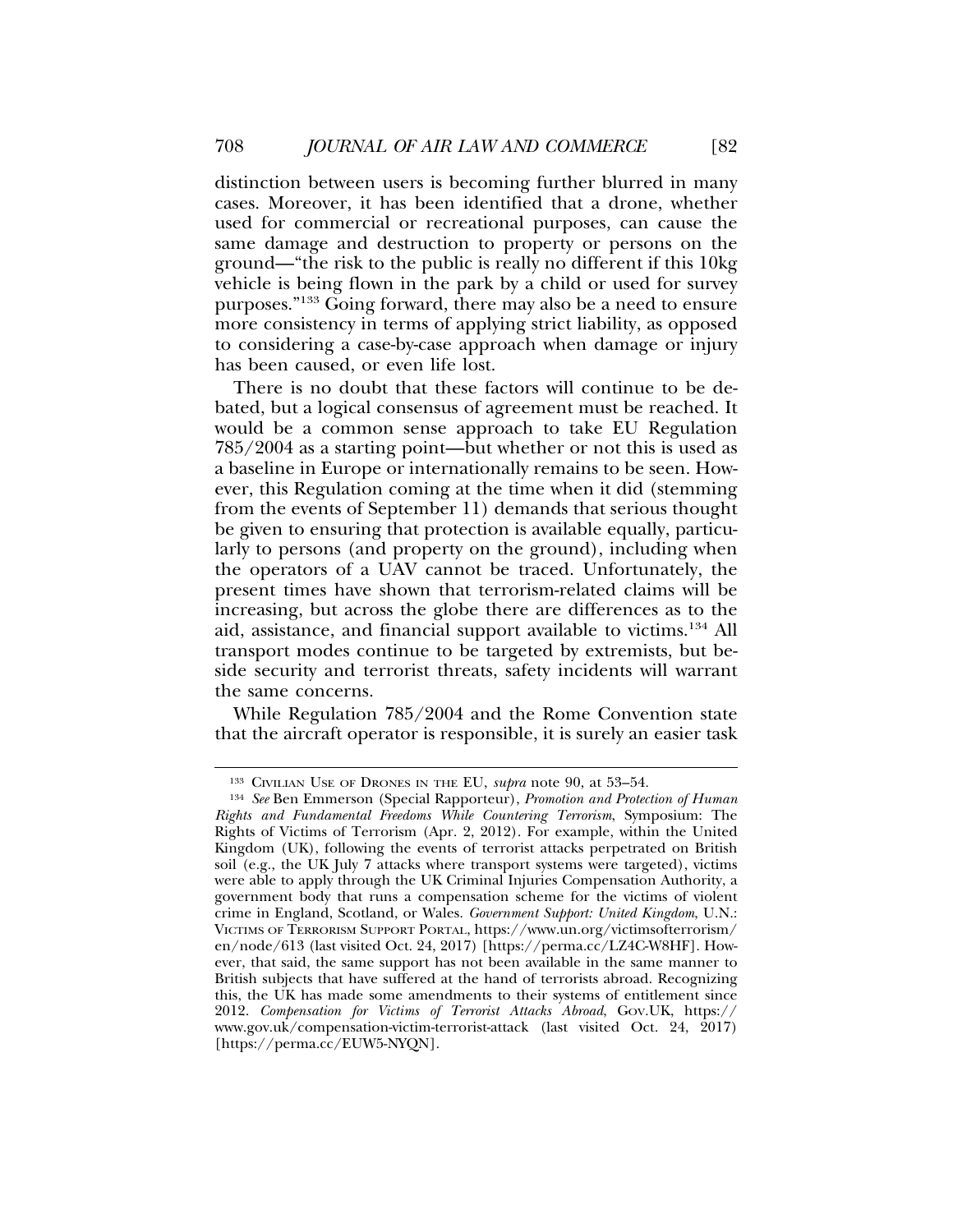to regulate and police the current civilian manned aviation market—whether it is the commercial or general aviation arena than the operator of a drone (particularly a drone that is used for leisure or hobby purposes). The Riga Declaration states that "[w]hen a drone service is delivered in prohibited airspace, in an unsafe manner, or for illegal purposes, the authorities should be able to act and hold the operator accountable."135 However, while this may be a desired intention, in practice it will not be an easy task to accomplish. From a European perspective, it is indicated that this will shift back onto the national governance system. This seems not only an ineffective method, but also one that does not sit within the objectives of creating an internal market for the users of the drones to operate in. One suggestion advocated within the Riga Declaration is that identity chips should be fitted on drones (IDrones), $136$  but this in itself does not seem a well-thought-through proposal in terms of acknowledging the potential for misuse and abuse by the criminal and terrorist markets. From the insurance perspective, consideration must be given to having a national, European, or international system in place (in a similar way as advocated by ICAO, by way of a mutual fund) to cover disasters where no individual or operator can be held accountable. The Chicago Convention states, "Each contracting State undertakes to *insure* that the flight of such aircraft without a pilot in regions open to civil aircraft shall be so controlled as to obviate danger to civil aircraft."137 Argued literally, this implies an obligation for anything operating in the skies not just toward other civil aircraft, but also to persons on the ground.

Undoubtedly, there is more risk of operations being carried out by untraceable drone users than current manned aircraft users due to the very nature and usage methods of drones, which do not require the same supporting infrastructure as a manned aircraft (in terms of an airport, runway, or airfield) and, therefore, also do not require a recorded itinerary or path. This makes monitoring operations, ensuring compliancy, and ultimately, policing and enforcing much more complicated factors that have not yet been taken fully into account. These factors (and related considerations and concerns) bear more relation and synergy to road transport operations and vehicular

<sup>135</sup> *Riga Declaration*, *supra* note 63, § 5.

<sup>136</sup> *Id.*

<sup>137</sup> Chicago Convention, *supra* note 17, art. 8 (emphasis added).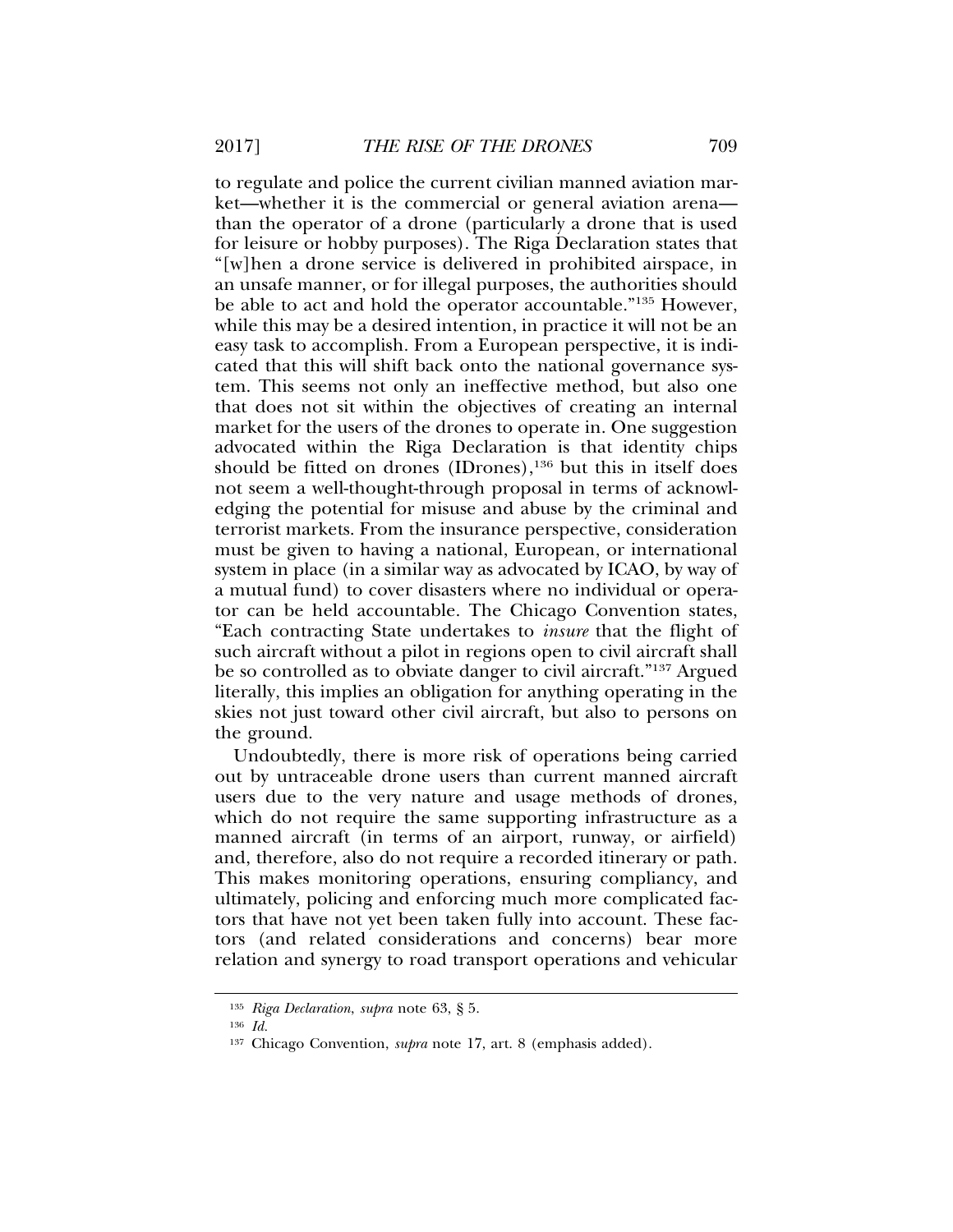use than to current civilian aircraft movements and services. So, in developing a suitable framework, there are invariably lessons to be learned from other transport modes in addition to civil air transport.

### B. MONITORING, POLICING, INVESTIGATING, AND PROSECUTING

Currently, for civil aviation within Europe, there is a layered system of governance and accountability, with ICAO retaining an international role (to which Member States independently remain signatories to the Chicago Convention). The role of the European Commission for Mobility and Transport remains to "promote a mobility that is efficient, safe, secure and environmentally friendly and to create the conditions for a competitive industry generating growth and jobs" within the EU.138 Related agencies, such as EASA, exist to facilitate certain aspects within this remit. So while the EU has established legislation and rules (e.g., common rule in relation to the field of aviation security),<sup>139</sup> the Directorate-General also works with the Member States to translate the related aims and associated objectives.

## *1. Aviation Security and Application to Drones*

Regulation (EC) 300/2008 lays down common rules and basic standards on aviation security, as well as procedures to monitor its implementation.140 The standards apply to:

- Screening of passengers, cabin baggage, and hold baggage;
- Airport security including access and surveillance;
- Aircraft security checks and searches;
- Screening of mail and cargo;
- Screening of airport supplies; and
- Staff recruitment and training.<sup>141</sup>

It is difficult to see how any of these areas will apply to commercial drone operations (or otherwise). It is therefore likely that a commercially-licensed operator will have to be accounta-

<sup>138</sup> *About Us*, EUR. COMM'N: MOBILITY & TRANSPORT, https://ec.europa.eu/ transport/about-us\_it (last updated Oct. 24, 2017) [https://perma.cc/W977- YBDG].

<sup>139</sup> Reg. No. 300/2008, *supra* note 74. No. 2320/2002 was the initial framework Regulation, while Regulation 300/2008 has been supplemented several times to take account of new threats and challenges.

<sup>140</sup> *Id.*

<sup>141</sup> *Id.* at 76.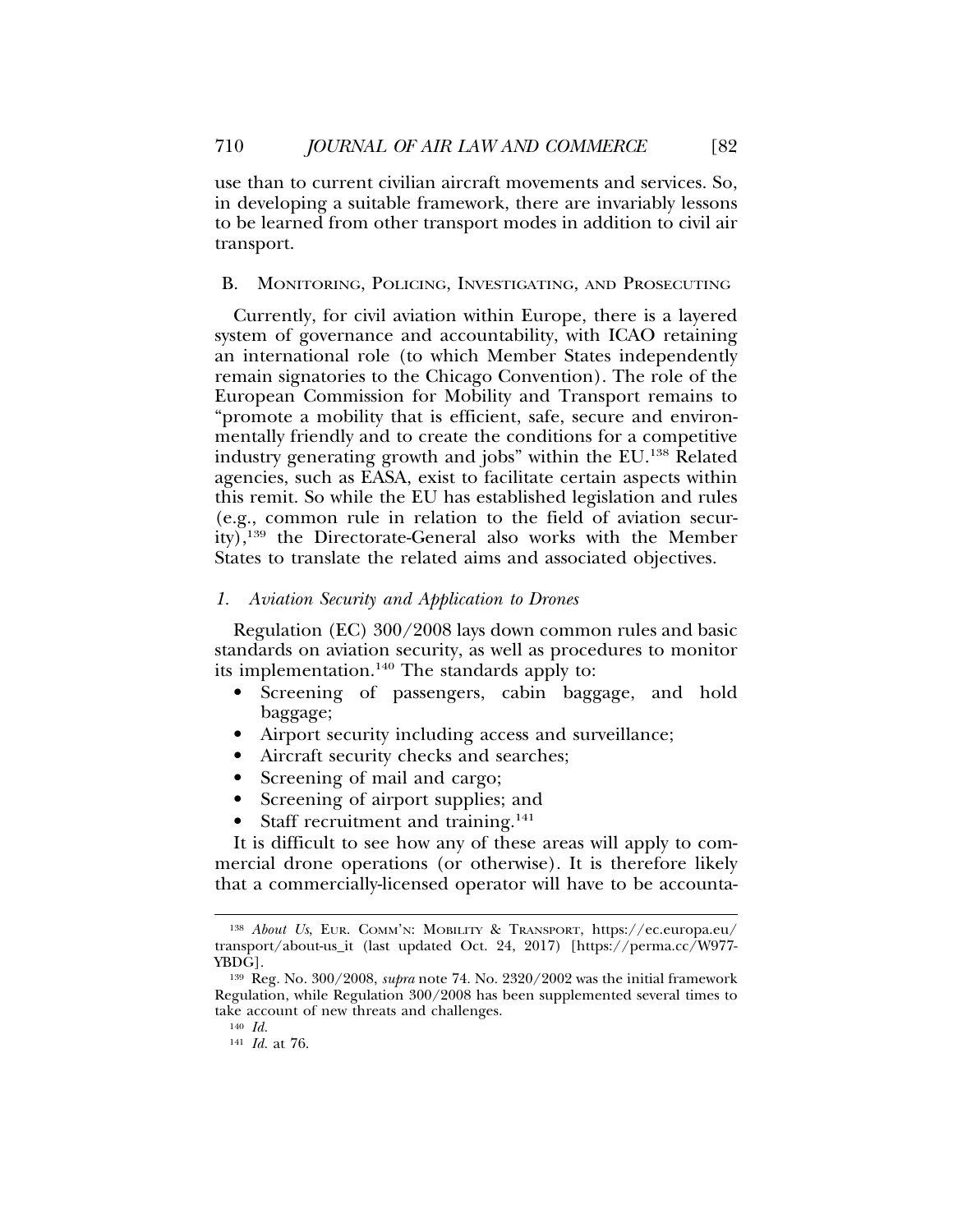ble for both the security operations and the flight of the drone much in the same way that occurs within the road haulage, rail movement, or transport services that are provided within the Member State of operations (i.e., are not cross-border operations).

Delegated responsibilities include designating a single competent authority for aviation security within each Member State and setting up a national civil aviation security program and a national quality control program.142 Again, it would be difficult to see how this would translate to drone operations because drones do not take off from existing designated airbases (airports or airfields) in the same way that commercial flights and services currently do—a primary difference.

While security will remain a key issue of drone operations and, although this was stressed by the EU Commission,<sup>143</sup> very few suggestions for mitigating the risks as identified by Lloyd's of London144 have been suggested. Security remains a major consideration in the EU Air Transport Management Master Plan (of which RPAS "will become an integral part"), $145$  but it "will then need to be translated into legal obligations for all relevant players, such as the air navigation service provider."146 In other words, security will be a delegated task likely to be assigned back to a State level. The intention linked to this is "Action 3: The Commission will ensure that security aspects are covered in the operations of RPAS to avoid unlawful interference, so that manufacturers and operators can take the appropriate security mitigating measures."147

This, therefore, implies a "compliancy and product liability" responsibility partly assigned to a manufacturer. But unless sales are to be confined to EU sources, it is difficult to see how this would equally work among all makers of drones (for example, those outside the EU), unless a duty was also placed on importers. The statement also reinforces the previous statement in terms of "[t]he operator of a drone" being "responsible for its use"148—pointing potentially to a direct "strict" liability standard for all factors linked to use (arguably extending into the remit

<sup>142</sup> *Id.* at 73.

<sup>143</sup> *A New Era for Aviation*, *supra* note 22.

<sup>144</sup> *Drones Take Flight: Key Issues for Insurance*, *supra* note 53.

<sup>145</sup> COM(2014) 207 final, *supra* note 22, at 7.

<sup>146</sup> *Id.*

<sup>147</sup> *Id.*

<sup>148</sup> *Riga Declaration*, *supra* note 63, § 5.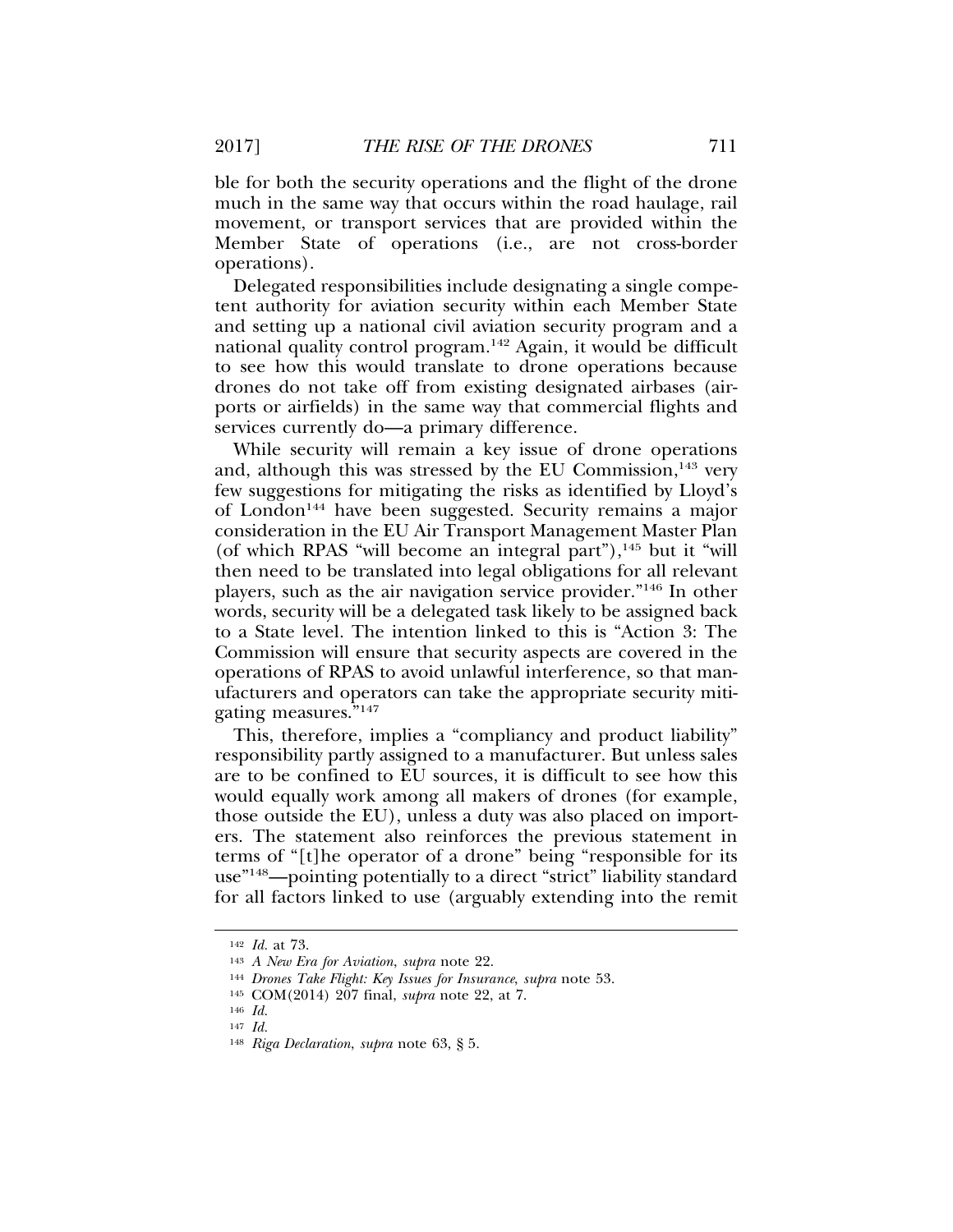of ensuring compliancy by a manufacturer for adherence to security standards). However, the Riga Declaration, coming a year after the Communication document of the Commission, while equally recognizing the *security* risks, adds that "malicious use of drones cannot be entirely prevented by design or operational restrictions."149 It then goes on to advocate that "[i]t is the task of the national police and justice systems to address those risks."150 Without a clear framework in place, it is difficult to see how the police service will be equipped to actually undertake this assigned role. Unlike a motor vehicle, drones will not have vehicle identification marks visible when flying, so consideration will need to be given now (and in any framework) to any associated security risk of a drone in flight and the means and mechanism to stop it (and bring it down without further risk to persons on the ground).

In essence, a suitable governance framework will need to consider factors linked to both security and safety, such as (1) registration and identification of the drone (so as to determine age, location, description, specifications, where it is permanently housed, etc.), and therefore, the registration of the drone by the owner; (2) the registration and licensing of the drone operator (potentially commercial and non-commercial operations); (3) whether the device needs to be tested (potentially depending upon its role, use, weight, and location) for airworthiness (drone safety management); (4) location and time of use, etc.; and (5) the requirements for the "operator," viewed from the sense of the controller while in flight—i.e., the pilot or flyer role—and the respective license requirements (potentially depending upon the role, location, items carried, risk, etc.).

However, the real skill be monitoring and enforcing these requirements. The above shows that this role will lie not only with the national civil aviation authority, but also with the police of Member States. Of course, this leads to an obvious question regarding accident and incident investigations during use: Will someone unfortunate enough to sustain damage to their property or incur personal injury have to resort to a civil claim for compensation? Or will this role be undertaken by the national civil aviation authority (or even delegated on to the police)? Currently, in conjunction with the Annexes to the Chicago Convention, the EU has Regulation 996/2020, which concerns the

<sup>149</sup> *Id.* § 4.

<sup>150</sup> *Id.*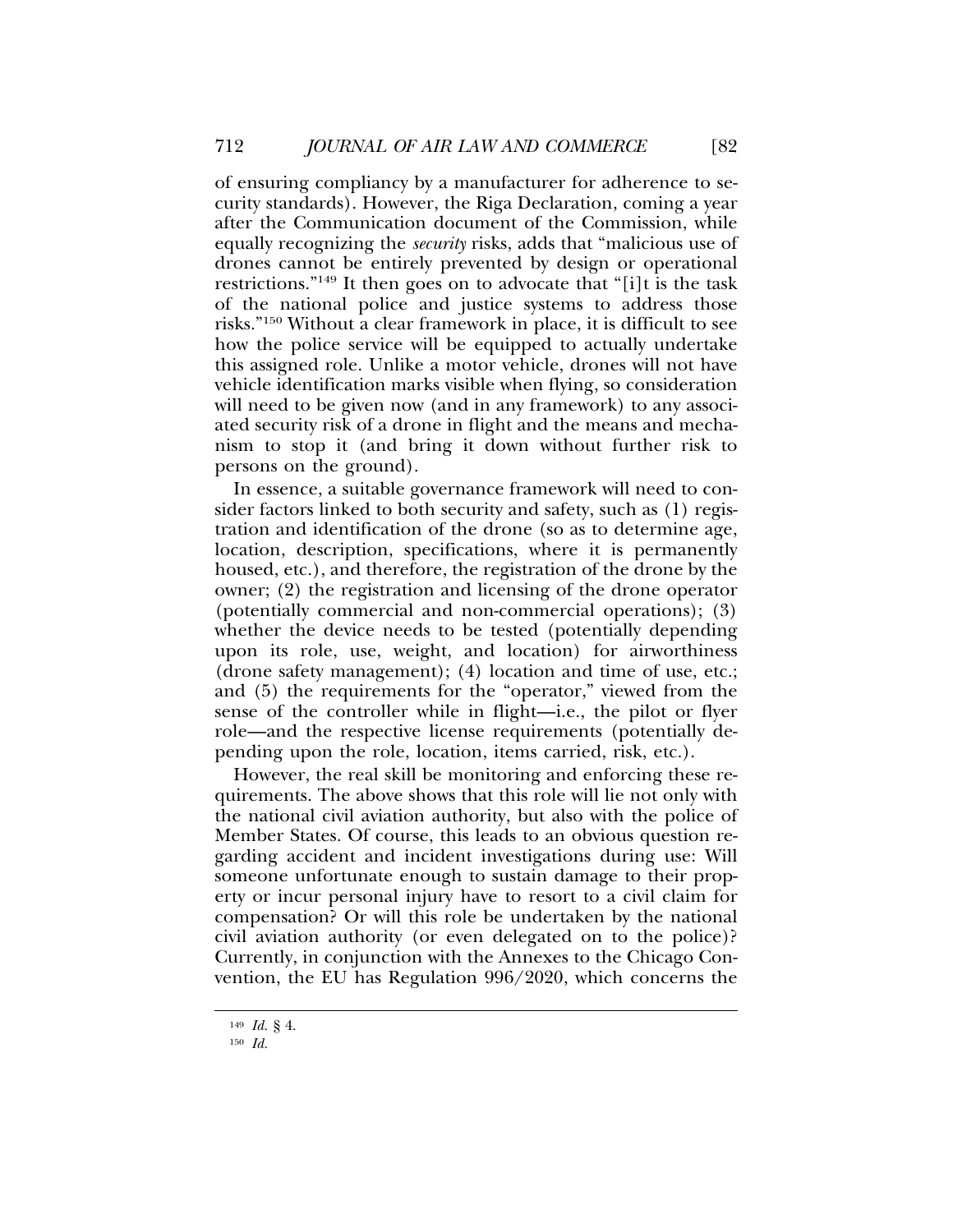investigation and prevention of accidents and incidents in civil aviation.151 This Regulation reinforces that, in accordance with Annex 13, the "investigation of accidents and serious incidents is to be conducted under the responsibility of the State where the accident or serious incident occurs, or the State of Registry when the location . . . cannot definitely be established as being in the territory of any State."152

The applicability of this Regulation is stated in Article 2, which explains that it concerns "the operation of an aircraft,"<sup>153</sup> and here again, no clear definition of aircraft is provided. While it is implied that it is applicable to manned (and unmanned) operations, this is not clearly specified. However, it is stated that the investigations apply to aircraft registered in a Member State or operated by an undertaking established in a Member State, which includes aircraft with a maximum take-off mass less than or equal to 2250 kilograms.154 At the current time, drone incidents and accidents have been investigated under this Regulation and related national legislation within the EU, but this has been the case when matters have also concerned manned aircraft (or have been in the vicinity of an airport). However, going forward it will be interesting to see how this Regulation, Annex 13, and other related Annexes to the Chicago Convention are applied to the use of drones.

As of May 5, 2017, EASA published a proposal to regulate the operation of small drones in Europe.155 All interested parties had until mid-August 2017 to respond.<sup>156</sup> The intention of the Notice of Proposed Amendment (NPA) is to recommend creat-

<sup>153</sup> *Id.* at 38.

<sup>154</sup> *Id.* at 41.

<sup>151</sup> Council Regulation (EU) No. 996/2010, of 20 October 2010, 2010 O.J. (L 295/35).

<sup>152</sup> *Id.* at 35. There is also a proviso that this may be delegated or that the assistance of another State may be requested.

<sup>155</sup> *NPA 2017-05: Introduction of a Regulatory Framework for the Operation of Drones—Unmanned Aircraft System Operations in the Open and Specific Category*, EASA (May 4, 2017) [hereinafter *Regulatory Framework for Drones*], https://www.easa.eur opa.eu/document-library/notices-of-proposed-amendment/npa-2017-05 [https:/ /perma.cc/L4GX-M5KZ]. Published in a document called a Notice of Proposed Amendment (NPA), the proposal has been developed with the support of a large group of experts: representatives of the EASA Member States, the UAS industry, UAS operators, aviation representatives, and aero modeling associations.

<sup>156</sup> *Id.* The consultation period was since extended until September 15, 2017. For a full summary, see *EASA NPA 2017-05 – European UAS Regulatory Framework: Outline*, CIV. AVIATION AUTH. (June 2017), https://publicapps.caa.co.uk/docs/33 /CAP%201559%20EASA%20NPA%202017-05%20outline\_V2.pdf.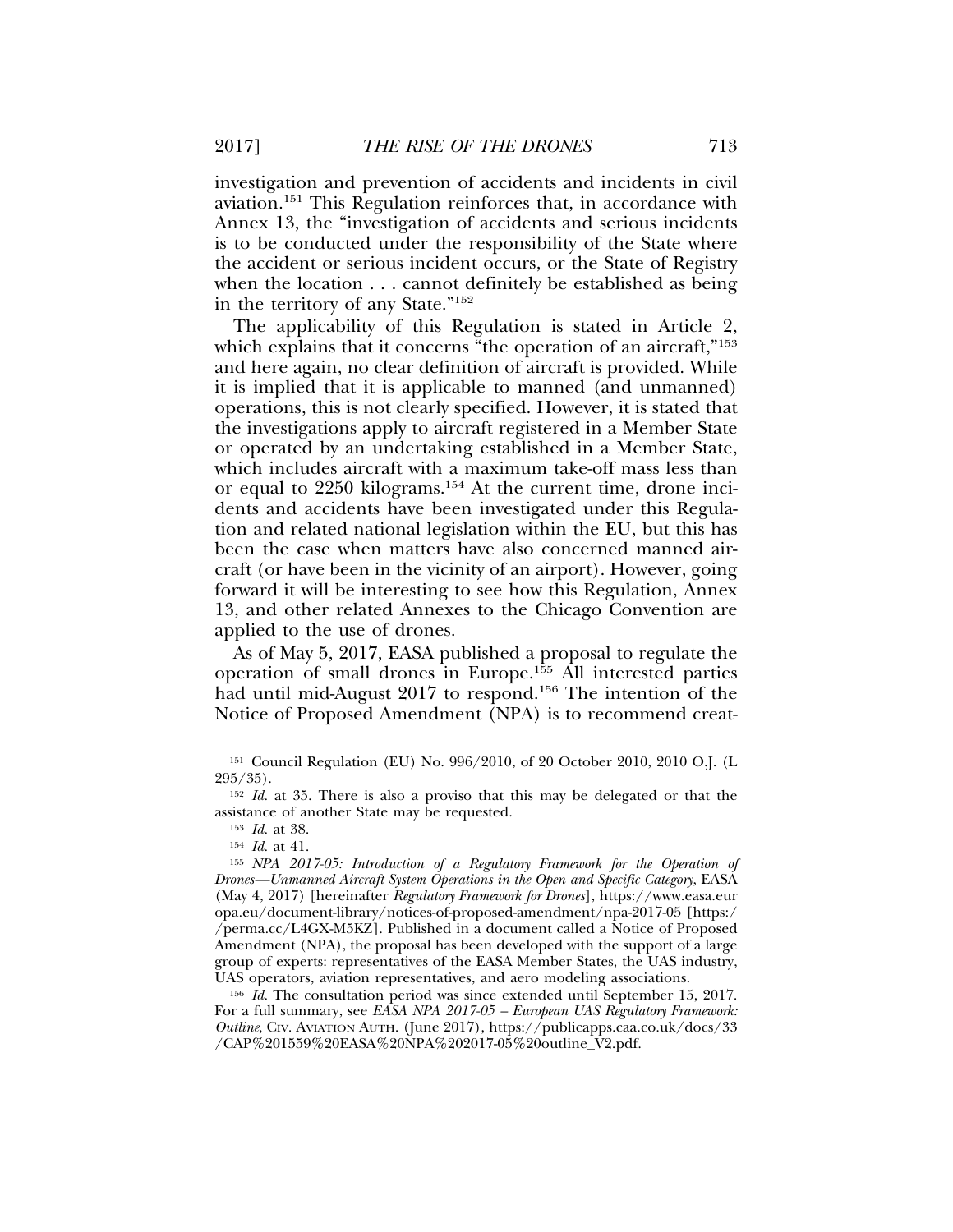ing a new regulation (Regulation (EU) 201X/XXX') that defines:

[T]he measures to mitigate the risk of operations in: [(1)] the open category through a combination of limitations, operational rules, requirements for the competence of the remote pilot, as well as technical requirements for the UAS; and  $[(2)]$  the specific category through a system including a risk assessment conducted by the operator before starting an operation, or the operator complying with a standard scenario, or the operator holding a certificate with privileges.<sup>157</sup>

The final Opinion will be submitted by EASA to the European Commission at the end of 2017. Going forward, it will be interesting to watch the proposal develop and see the various views of stakeholders being crafted into a final Regulation. Of course, it will be significant to see the EU's interpretation on many of the points and issues discussed within this article. In June 2017, EU Commissioner for Transport Violeta Bulc acknowledged:

Drones mean innovation, new services for citizens, new business models and a huge potential for economic growth. We need the EU to be in the driving seat and have a safe drone services market up and running by 2019. The EU needs to take a leading role worldwide in developing the right framework for this market to flourish, by unleashing the benefits for key economic sectors.<sup>158</sup>

## VI. CONCLUSION

While Member States of the EU have continued to apply the Chicago Convention and the related Annexes, subsequent international treaties have not always been met with equal enthusiasm and commitment—no doubt due to a legacy of wanting to retain sovereign control in the skies above a Member State's own airspace. But that said, the EU, once having a fragmented and disjointed civil aviation system amongst the State members, has successfully managed to remove decades of internal restrictions, which allowed for the creation of an open market. Subsequently, this had been extended through to a successful external aviation policy. In doing this, the EU States have achieved a joint agreement across safety and security provisions

<sup>157</sup> *Regulatory Framework for Drones*, *supra* note 155, at 1.

<sup>158</sup> *Aviation: Commission is Taking the European Drone Sector to New Heights*, EUR. COMM'N (June 16, 2017) https://ec.europa.eu/transport/modes/air/news/ 2017-06-16-aviation-commission-taking-european-drone-sector-new-heights\_en [https://perma.cc/UE3Y-APBV].